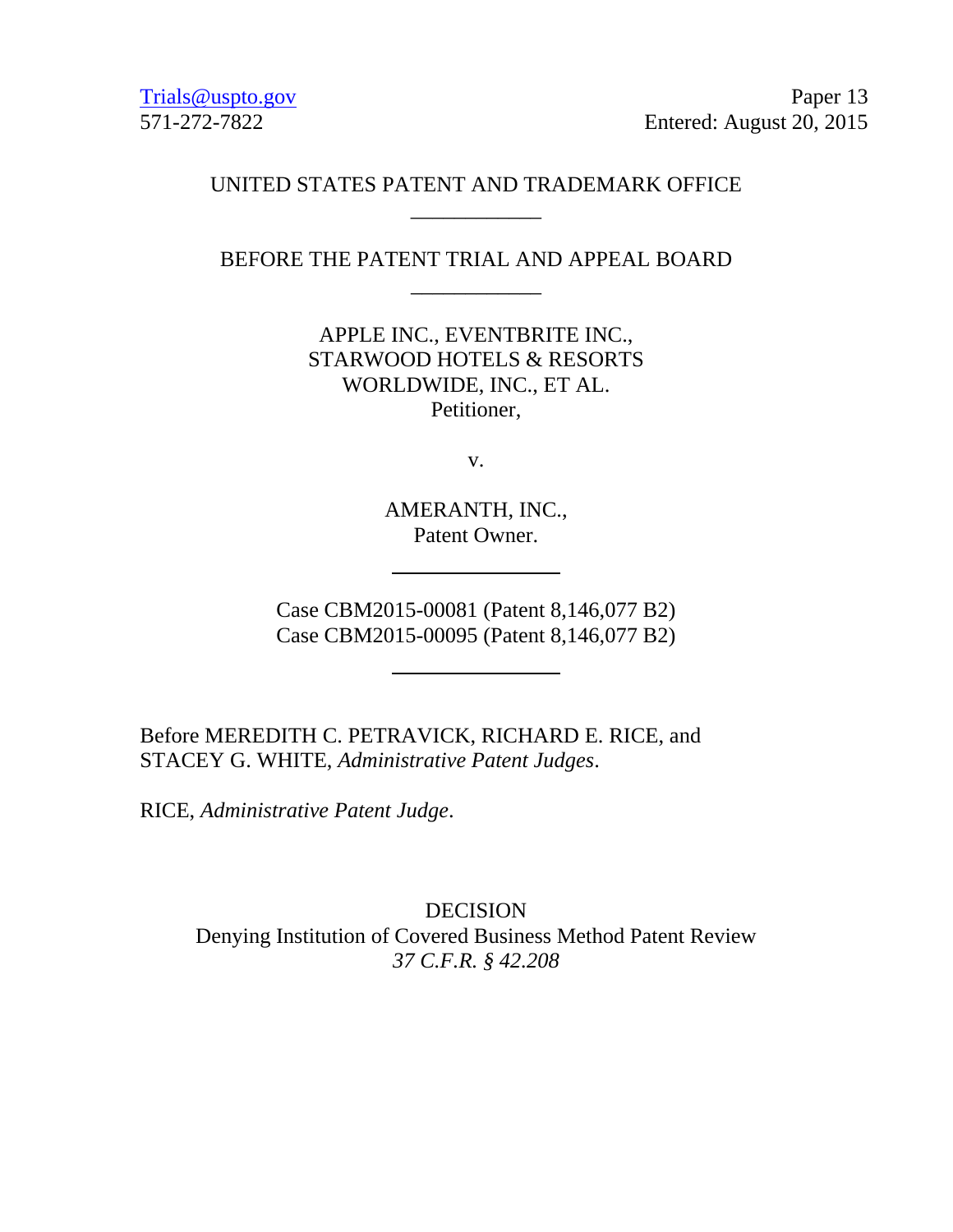#### I. INTRODUCTION

Apple Inc., Eventbrite Inc., and Starwood Hotels & Resorts Worldwide, Inc. (collectively, the "First Petitioner") and Expedia, Inc., Fandango, LLC, Hotels.com, L.P., Hotel Tonight, Inc., Hotwire, Inc., Kayak Software Crop., Opentable, Inc., Orbitz, LLC, Papa John's USA, Inc., Stubhub, Inc., Ticketmaster, LLC, Live Nation Entertainment, Inc.,Travelocity.com LP, Wanderspot LLC, Agilysys, Inc., Domino's Pizza, Inc., Domino's Pizza, LLC, Hilton Resorts Corporation, Hilton Worldwide, Inc., Hilton International Co., Mobo Systems, Inc., Pizza Hut of America, Inc., Pizza Hut, Inc., and Usablenet, Inc. (collectively, the "Second Petitioner") (the First Petitioner and the Second Petitioner, collectively, being referred to herein as the "Petitioner") filed related petitions requesting covered business method review of U.S. Patent No. 8,146,077 B2 (Ex. 1004,<sup>1</sup> "the '077 Patent") on the same grounds. *See* CBM2015-00081, Paper 1 ("Pet."), 1, 9; CBM2015-00095, Paper 2, 1, 8. Ameranth, Inc. ("Patent Owner") filed a Preliminary Response (Paper 9, "Prelim. Resp."). Given the overlap in the asserted grounds of unpatentability, we issue one Decision for both CBM2015-00081 and CBM2015-00095.

We have jurisdiction under 35 U.S.C. § 324, which provides that a post-grant review may not be instituted "unless . . . it is more likely than not

 $\overline{a}$ 

<sup>&</sup>lt;sup>1</sup> Unless otherwise noted, citations will be to CBM2015-00081.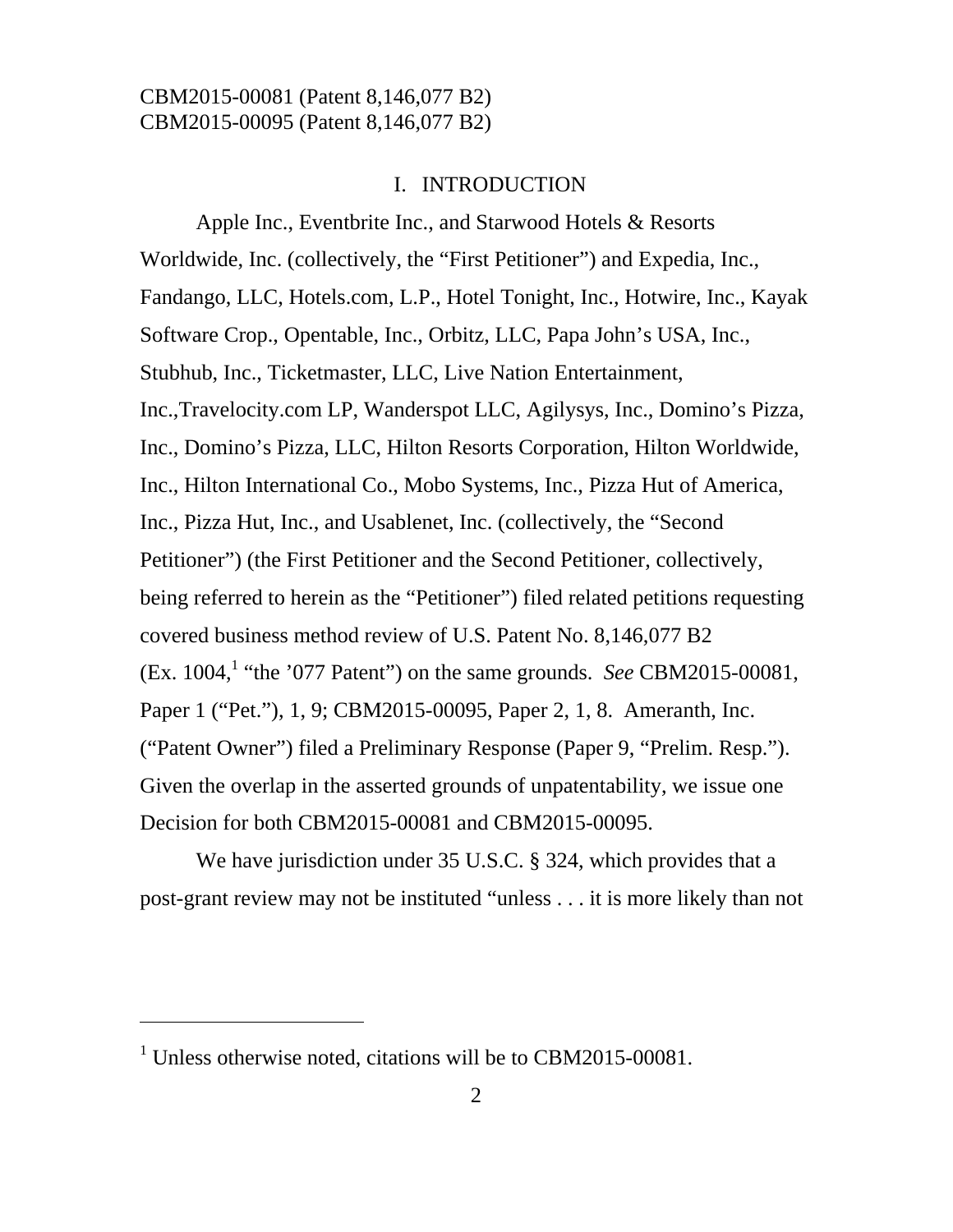l

that at least 1 of the claims challenged in the petition is unpatentable." 35 U.S.C. § 324(a).  $^{2}$ 

Petitioner challenges the patentability of claims 1–18 of the '077 Patent under 35 U.S.C.  $\S$ § 103 and 112.<sup>3</sup> See Pet. 9. For the reasons given, we conclude that the information presented in the Petition does not establish that at least one of the challenged claims is more likely than not unpatentable.

### *A. Related Matters*

Section  $18(a)(1)(B)$  of the AIA limits the filing of a petition for covered business method review to persons or their privies who have been sued or charged with infringement of a covered business method patent. There is no dispute that Petitioner has been sued for infringement of the '077 Patent. *See* Pet. 2–4; Paper 7, 5–6. We are informed of the following additional related matters: CBM2014-00013, CBM2014-00014, CBM2014- 00015, CBM2014-00016, CBM2015-00080, CBM2015-00082, CBM2015- 00091, CBM2015-00096, CBM2015-00097, and CBM2015-00099. *See* Pet. 2; Paper 7,  $6<sup>4</sup>$ 

<sup>2</sup> *See* § 18(a) of the Leahy-Smith America Invents Act ("AIA"), Pub. L. No. 112-29, 125 Stat. 284, 329 (2011).

 $3$  The reference to section 102 on page 21 of the Petition appears to be a clerical error. Pet. 21.

<sup>4</sup> CBM2014-00013, CBM2014-00014, CBM2014-00015, and CBM2014- 00016 are no longer pending.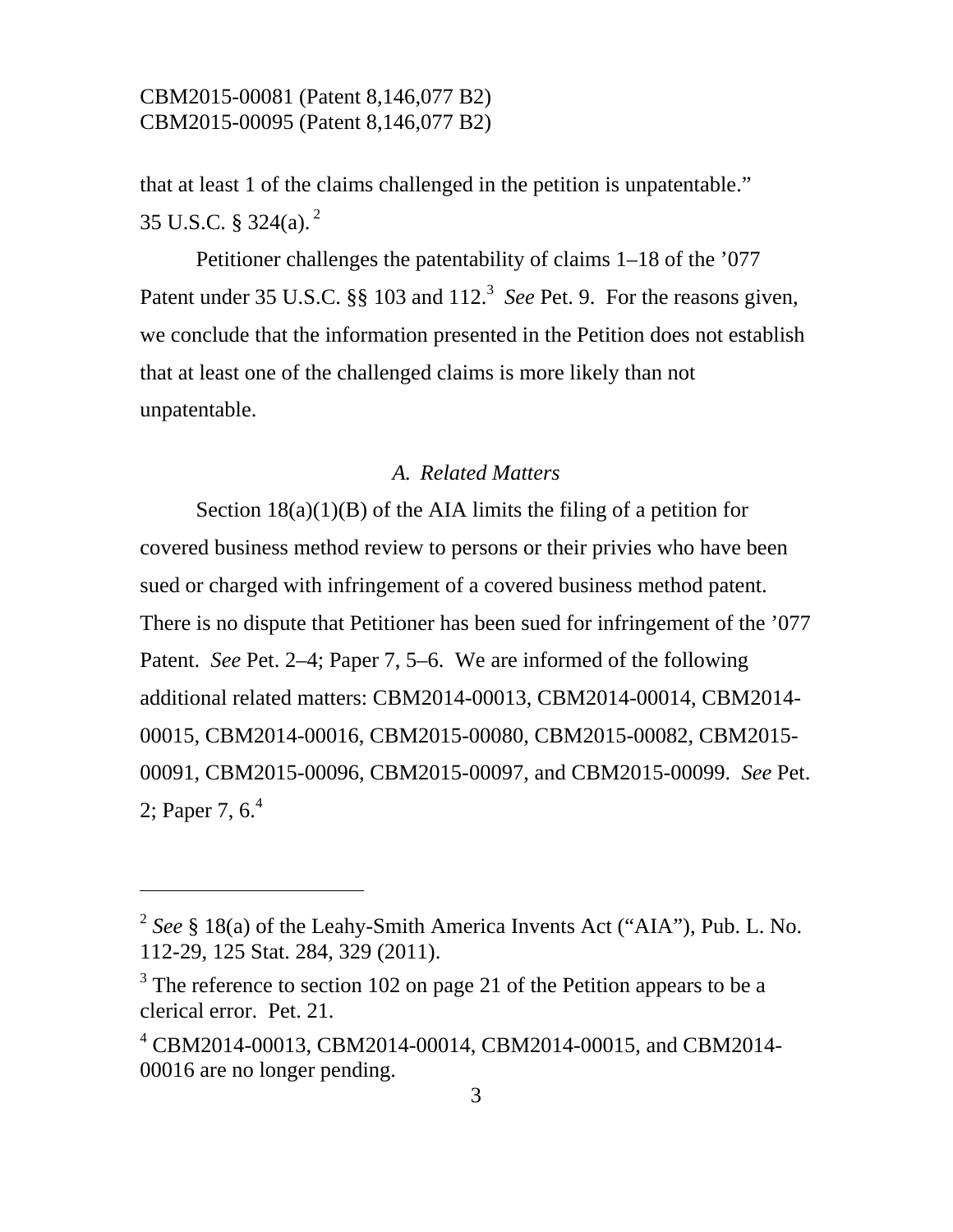#### *B. The '077 Patent*

The '077 Patent, titled "Information Management and Synchronous Communications System with Menu Generation, and Handwriting and Voice Modification of Orders," states that an inherent problem of personal digital assistant ("PDA") devices is that the small size of their displays limits the amount of information that may be displayed at any one time. Ex. 1004, 1:54–62. PDAs have not been "quickly assimilated into the restaurant and hospitality industries," according to the Patent, because "their small display sizes are not readily amenable to display of menus as they are commonly printed on paper or displayed on, e.g., large, color desktop computer screens." *Id.* at 2:12–17. A principal object of the '077 Patent "is to provide an improved information management and synchronous communications system and method which facilitates . . . generation of computerized menus for restaurants and other applications that utilize equipment with non-PCstandard graphical formats, display sizes and/or applications." *Id.* at  $2:61-67$ .

 The Specification of the '077 Patent describes a procedure for configuring a menu on a desktop computer and then downloading the menu configuration onto a point of sale ("POS") interface on a handheld device. Ex. 1004, 7:44–47. The procedure comprises the following steps:

- 1. Add Modifiers;
- 2. Add Sub-Modifiers and link them to the Modifiers;
- 3. Create Menu categories;
- 4. Add menu items to the categories;
- 5. Assign Modifiers to the menu items;
- 6. Preview the menu on the POS emulator on the desktop PC;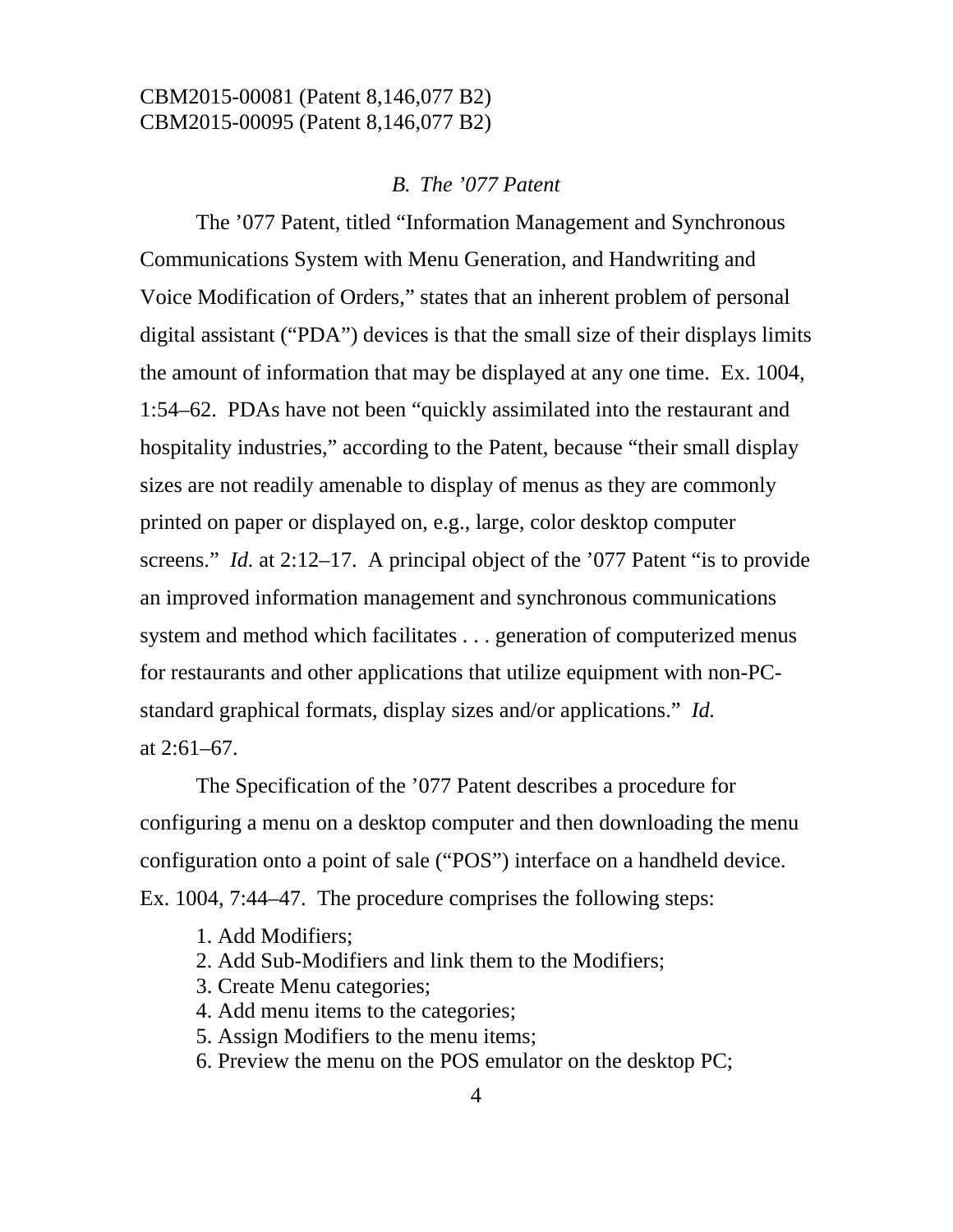7. Download the menu database to the handheld device. *Id.* at 8:28–36. "[M]enu items are stored using a tree metaphor similar to how files are stored on a PC with folders and subfolders." *Id.* at 8:4–6.

In the preferred embodiment, a "synchronous communications control module . . . . provides a single point of entry for all hospitality applications to communicate with one another wirelessly or over the Web." Ex. 1004, 12:39–42. "The single point of entry works to keep all wireless handheld devices and linked Web sites in synch with the backoffice server (central database)," such that, for example, "a reservation made online is automatically communicated to the backoffice server which then synchronizes with all the wireless handheld devices wirelessly." *Id.* at 12:47–54.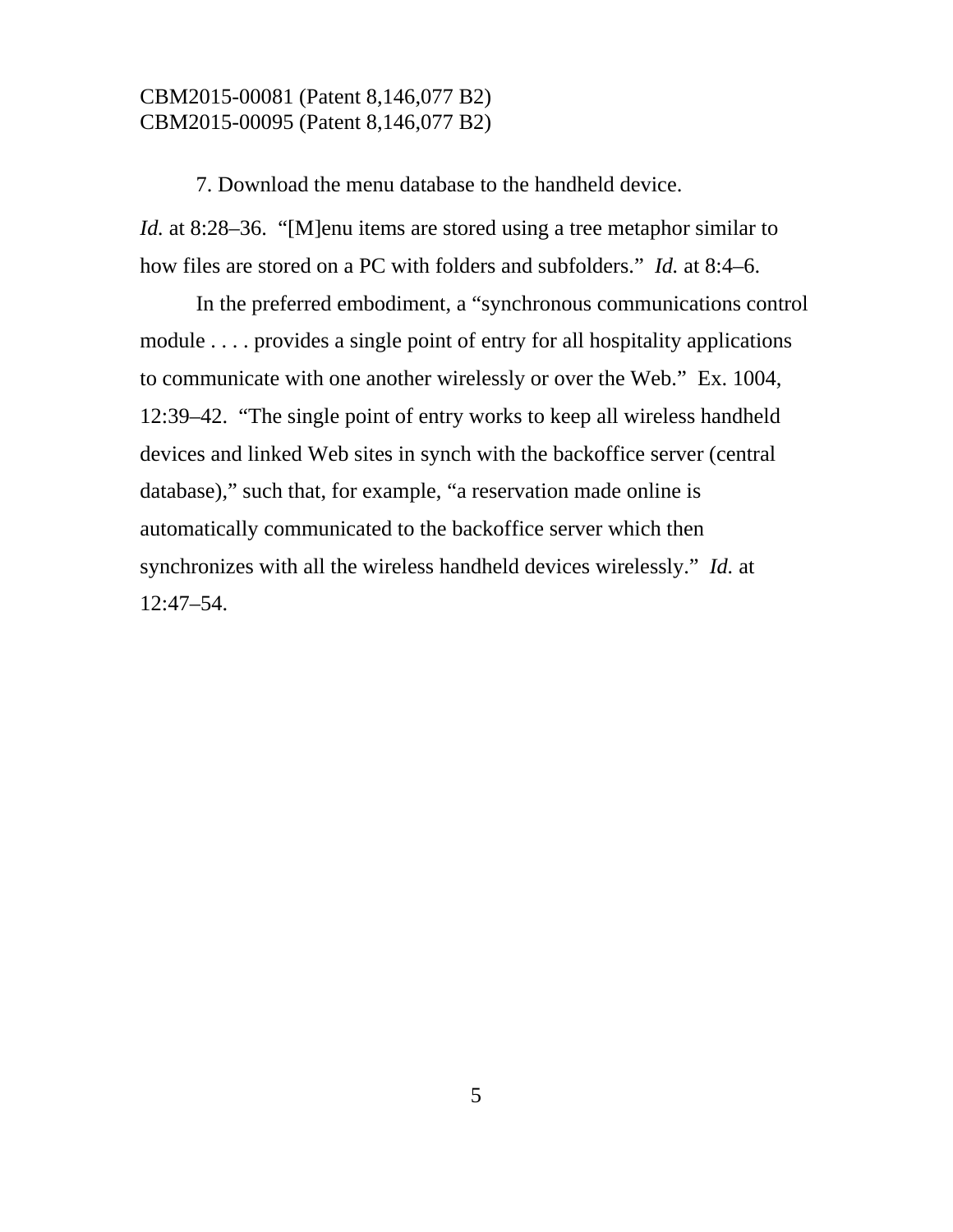Figure 9 of the '077 Patent is reproduced below:



Ameranth 21<sup>st</sup> Century Communications Integration

Figure 9 is an exemplary system diagram that illustrates how "[a] single point of entry works to keep all wireless handheld devices and linked web sites in synch with the backoffice server applications so that the different components are in equilibrium at any given time and an overall consistency is achieved." Ex. 1004, 5:29–33.

In one embodiment, a modified menu can be generated to meet a particular specification or group of criteria such as, e.g., "dinner," "low fat," or "vegetarian." Ex. 1004, 15:6–9. "In this embodiment, only items from the master menu that satisfy specified parameters will be included in the generated menu." *Id.* at 15:9–12.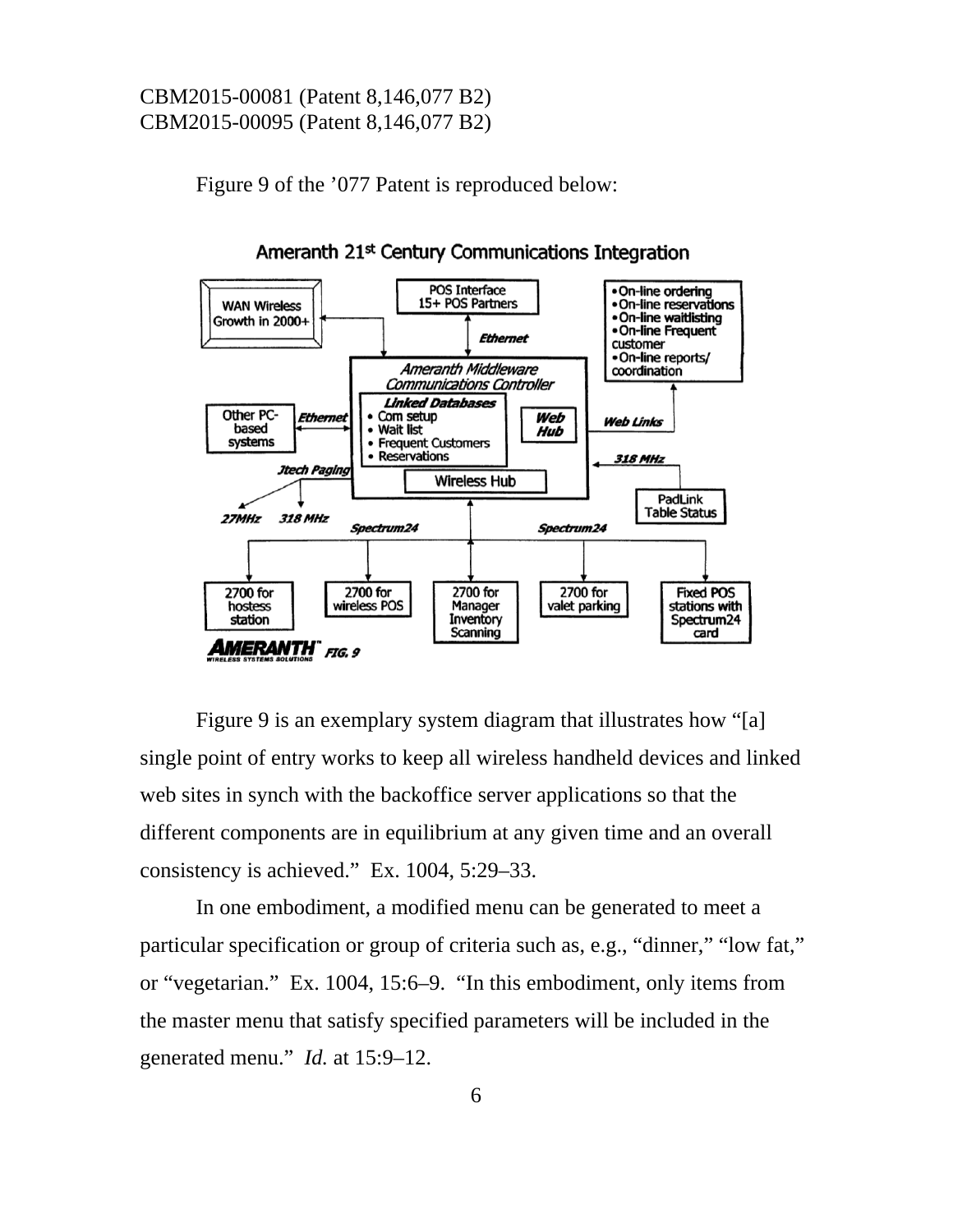#### *C. Illustrative Claims*

Claims 1, 9, and 13 are independent. Claims 2–8 depend from claim 1, claims 10–12 depend from claim 9, and claims 14–18 depend from claim 13. Claims 1, 7, and 13 are illustrative of the '077 Patent, and are reproduced below:

 1. An information management and real time synchronous communications system for configuring and transmitting hospitality menus comprising:

a. a central processing unit,

 b. a data storage device connected to said central processing unit,

 c. an operating system including a first graphical user interface,

 d. a master menu including at least menu categories, menu items and modifiers, wherein said master menu is capable of being stored on said data storage device pursuant to a master menu file structure and said master menu is capable of being configured for display to facilitate user operations in at least one window of said first graphical user interface as cascaded sets of linked graphical user interface screens, and

 e. menu configuration software enabled to generate a programmed handheld menu configuration from said master menu for wireless transmission to and programmed for display on a wireless handheld computing device, said programmed handheld menu configuration comprising at least menu categories, menu items and modifiers and wherein the menu configuration software is enabled to generate said programmed handheld menu configuration by utilizing parameters from the master menu file structure defining at least the menu categories, menu items and modifiers of the master menu such that at least the menu categories, menu items and modifiers comprising the programmed handheld menu configuration are synchronized in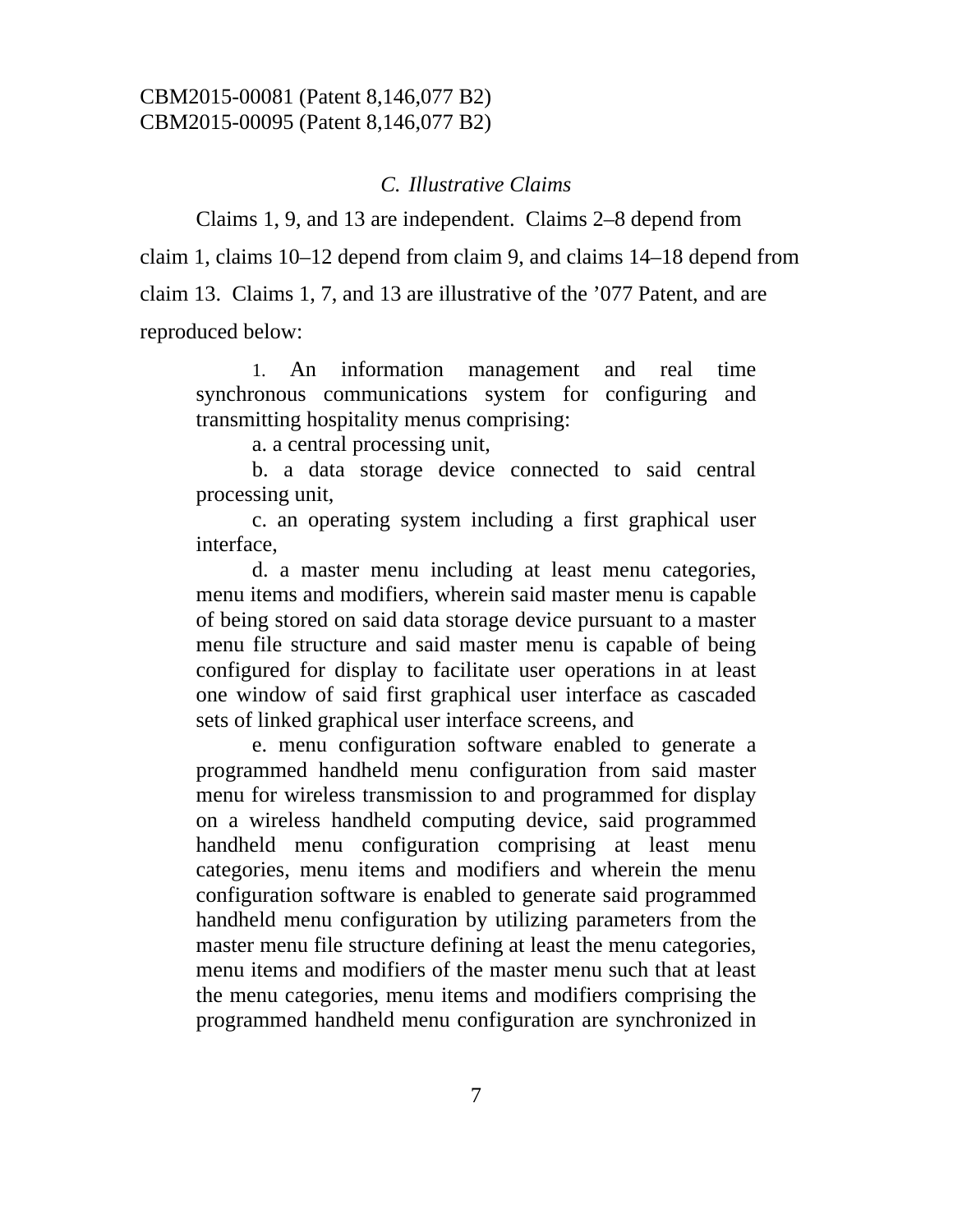real time with analogous information comprising the master menu,

 wherein the menu configuration software is further enabled to generate the programmed handheld menu configuration in conformity with a customized display layout unique to the wireless handheld computing device to facilitate user operations with and display of the programmed handheld menu configuration on the display screen of a handheld graphical user interface integral with the wireless handheld computing device, wherein said customized display layout is compatible with the displayable size of the handheld graphical user interface wherein the programmed handheld menu configuration is configured by the menu configuration software for display as programmed cascaded sets of linked graphical user interface screens appropriate for the customized display layout of the wireless handheld computing device, wherein said programmed cascaded sets of linked graphical user interface screens for display of the handheld menu configuration are configured differently from the cascaded sets of linked graphical user interface screens for display of the master menu on said first graphical user interface, and

 wherein the system is enabled for real time synchronous communications to and from the wireless handheld computing device utilizing the programmed handheld menu configuration including the capability of real time synchronous transmission of the programmed handheld menu configuration to the wireless handheld computing device and real time synchronous transmissions of selections made from the handheld menu configuration on the wireless handheld computing device, and

 wherein the system is further enabled to automatically format the programmed handheld menu configuration for display as cascaded sets of linked graphical user interface screens appropriate for a customized display layout of at least two different wireless handheld computing device display sizes in the same connected system, and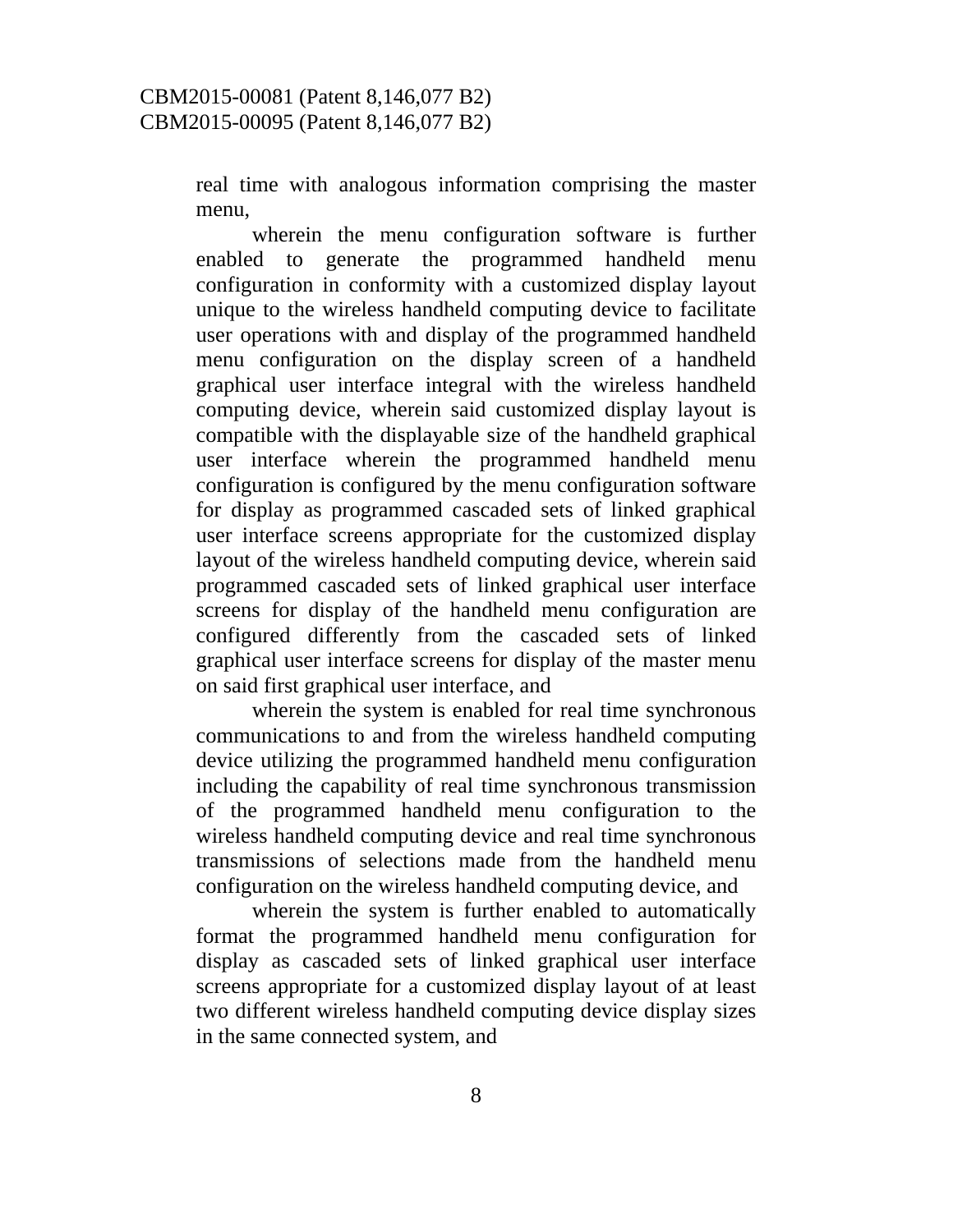wherein a cascaded set of linked graphical user interface screens for a wireless handheld computing device in the system includes a different number of user interface screens from at least one other wireless handheld computing device in the system.

 7. The information management and real time synchronous communications system in accordance with claim 1, further enabled to facilitate and complete payment processing directly from the wireless handheld computing device including: a) Billing; b) Status and c) Payment Information.

 13. An information management and real time synchronous communications system for use with wireless handheld computing devices and the internet comprising:

 a. a master database connected in said system and configured to store hospitality application information pursuant to a master database file structure;

 b. at least one wireless handheld computing device connected in said system and configured to display said hospitality application information;

c. at least one web server connected in said system;

 d. at least one web page connected in said system and configured to display said hospitality application information; and

 e. real time communications control software enabled to link and synchronize hospitality application information simultaneously between the master database, wireless handheld computing device, web server and web page,

 wherein the communications control software is enabled to utilize parameters from the master database file structure to synchronize the hospitality application information in real time between the master database, at least one wireless handheld computing device, at least one web server and at least one web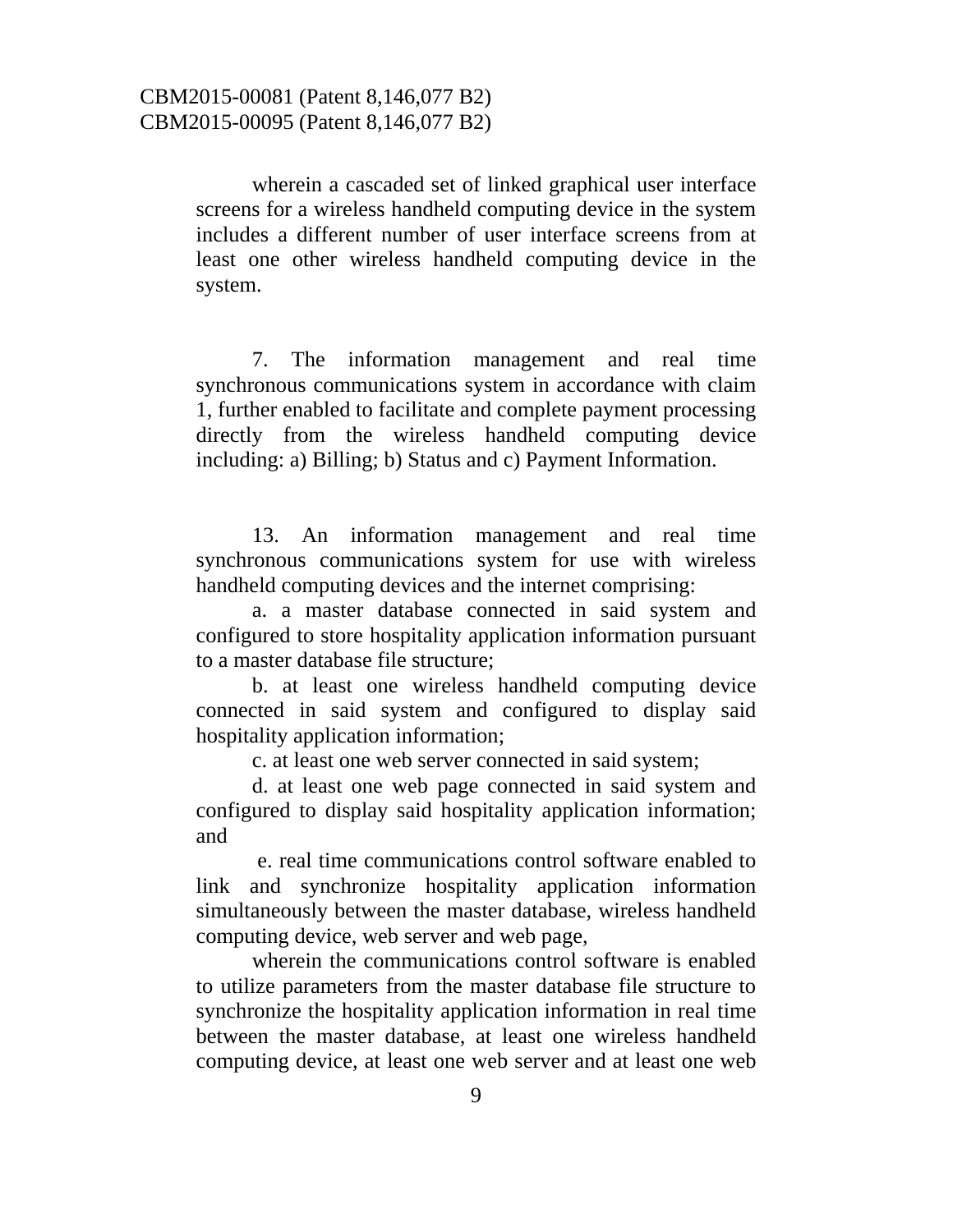page such that substantially the same information comprising the hospitality application information is capable of being displayed on the wireless handheld computing device, at least one web page and other display screens of the synchronized system, such that the hospitality application information is synchronized between any connected users,

 wherein the communications control software is enabled to act as a real time interface between the elements of the system and any applicable communications protocol,

 wherein the communications control software is enabled to automatically and simultaneously configure the hospitality application information for display on both the wireless handheld computing device and the web page in conformity with a customized display layout unique to the wireless handheld computing device or the web page, wherein said customized display layout is compatible with the displayable size of the handheld computing device display screen or the web page, and

 wherein the communications control software is further enabled to automatically format a programmed handheld configuration for display as cascaded sets of linked graphical user interface screens appropriate for a customized display layout of at least two different wireless handheld computing device display sizes in the same connected system, and

 wherein a cascaded set of linked graphical user interface screens for a wireless handheld computing device in the system includes a different number of user interface screens from at least one other wireless handheld computing device in the system, and

 wherein the system is enabled for real time synchronous transmission of the configured hospitality application information to the wireless handheld computing device, the web server and the web page and real time synchronous transmissions of inputs responding to the configured hospitality application information from the wireless handheld computing device, or the web server or the web page.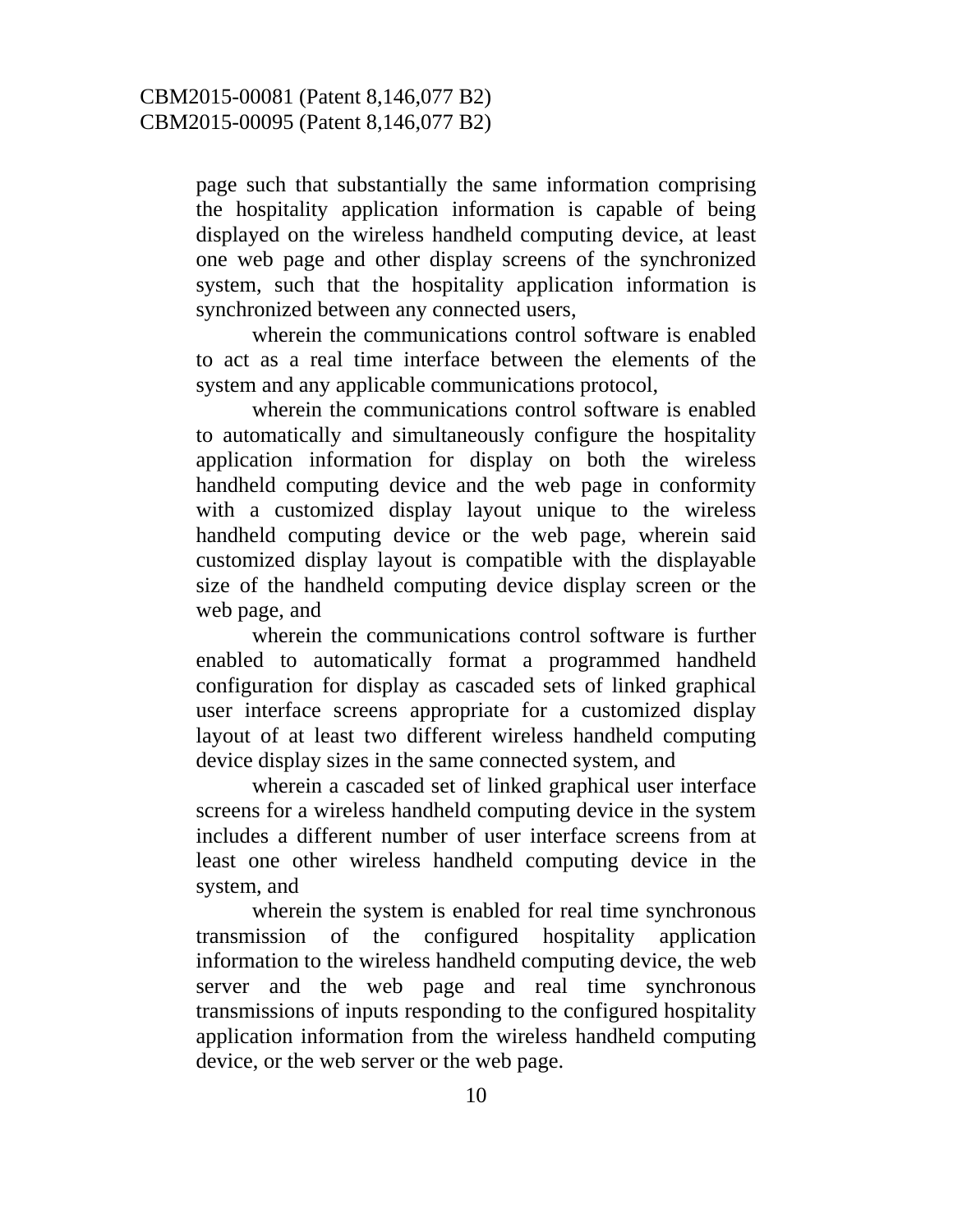$\overline{a}$ 

# *D. The Asserted References*

Petitioner relies upon the following references (*see* Pet. 9):

| <b>Reference</b>         | <b>Patent No./Title</b>                                                                                                                                                         | <b>Date</b>                | <b>Exhibit</b> |
|--------------------------|---------------------------------------------------------------------------------------------------------------------------------------------------------------------------------|----------------------------|----------------|
| <b>Blinn</b>             | US 6,058,373                                                                                                                                                                    | Apr. 27, 1999 <sup>5</sup> | Ex. 1025       |
| Digestor                 | Timothy Bickmore & Bill N.<br>Schilit, Digestor: Device-<br>Independent Access to the<br>World Wide Web, 29<br><b>Computer Networks and</b><br>ISDN Systems 1075-1082<br>(1997) | 1997                       | Ex. 1022       |
| Micros 8700<br><b>UM</b> | Micros 8700 HMS Version<br>2.10 User's Manual<br>(including <i>Micros 8700 HMS</i><br>Version 2.10 Appendix),<br>MICROS Systems, Inc.                                           | June 1997                  | Ex. 1027       |

### *E. The Asserted Grounds*

Petitioner challenges claims 1–18 of the '077 Patent on the following grounds (Pet. 9):

<sup>&</sup>lt;sup>5</sup> This is the asserted publication date based on incorporation by reference of U.S. Patent Application No. 08/732,205 (from which Blinn issued) in U.S. Patent No. 5,897,622, which issued on April 27, 1999. *See* Pet. 57–58 (asserting that Blinn is § 102(a) prior art); Ex. 1038 (U.S. Patent No. 5,897,622), 9:63–10:1).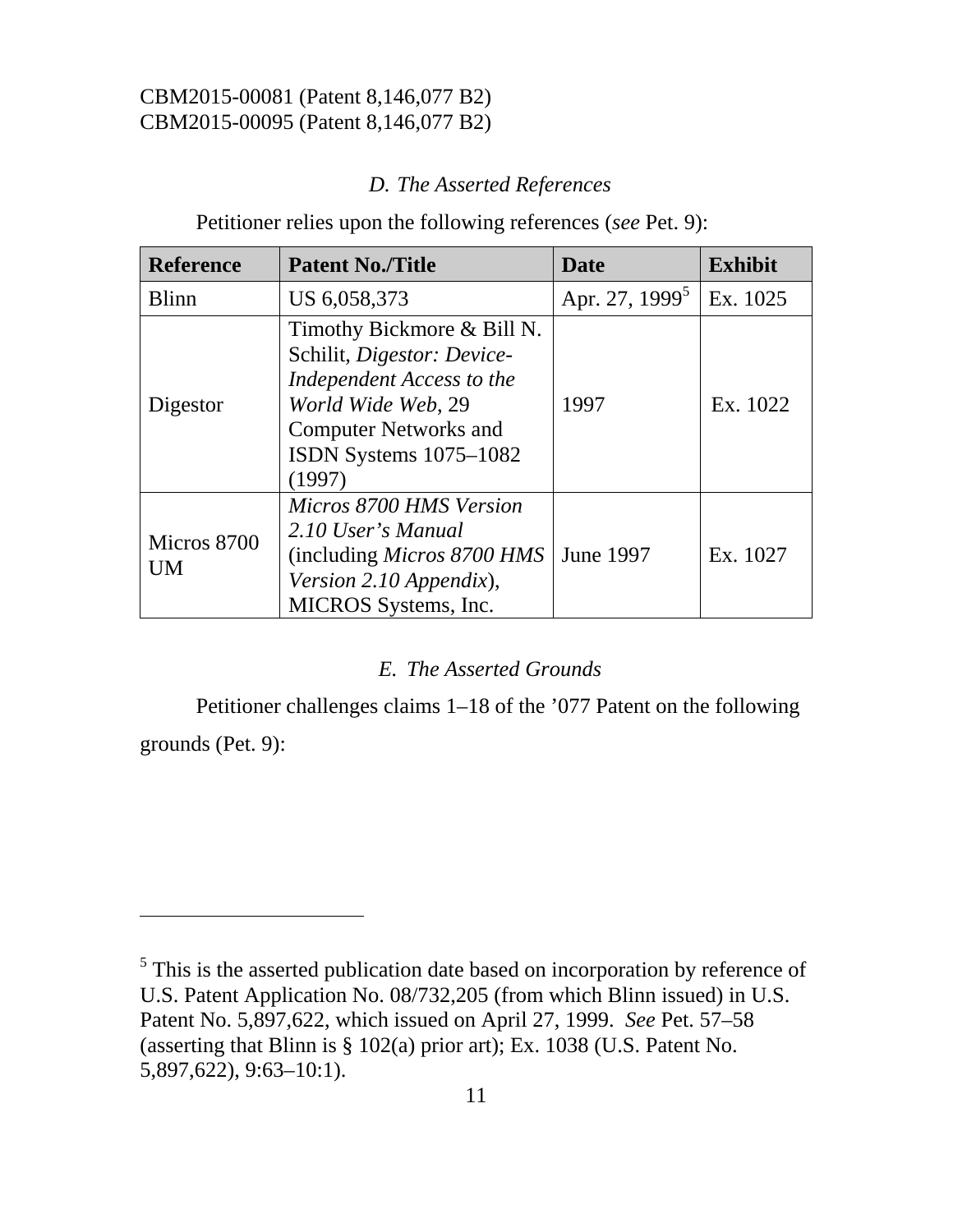-

| <b>Reference(s)</b>         | <b>Basis</b>             | <b>Claims Challenged</b> |
|-----------------------------|--------------------------|--------------------------|
|                             | $$112 \frac{1}{2}^\circ$ | $1 - 18$                 |
| Micros 8700 UM and Digestor | \$103(a)                 | $1 - 18$                 |
| <b>Blinn and Digestor</b>   | \$103(a)                 | $13 - 18$                |

#### II. ANALYSIS

#### *A. Claim Construction*

 As a first step in our analysis for determining whether to institute a covered business method patent review, we determine the meaning of the claims. In a covered business method patent review, a claim in an unexpired patent shall be given its broadest reasonable construction in light of the specification of the patent in which it appears. 37 C.F.R. § 42.300(b); *see also In re Cuozzo Speed Techs., LLC*, No. 2014-1301, 2015 WL 4097949, at \*7–8 (Fed. Cir. July 8, 2015) ("We conclude that Congress implicitly approved the broadest reasonable interpretation standard in enacting the AIA" and "the standard was properly adopted by PTO regulation."). Under the broadest reasonable interpretation standard, and absent any special definitions, claim terms are given their ordinary and customary meaning, as would be understood by one of ordinary skill in the art in the context of the

 $6$  Section 4(c) of the Leahy-Smith America Invents Act ("AIA") redesignated 35 U.S.C. § 112 ¶ 2, as 35 U.S.C. § 112(b). Pub. L. No. 112-29, 125 Stat. 284, 296 (2011). Because the '077 Patent has a filing date before September 16, 2012 (effective date of  $\S$  4(c)), we will refer to the pre-AIA version of § 112.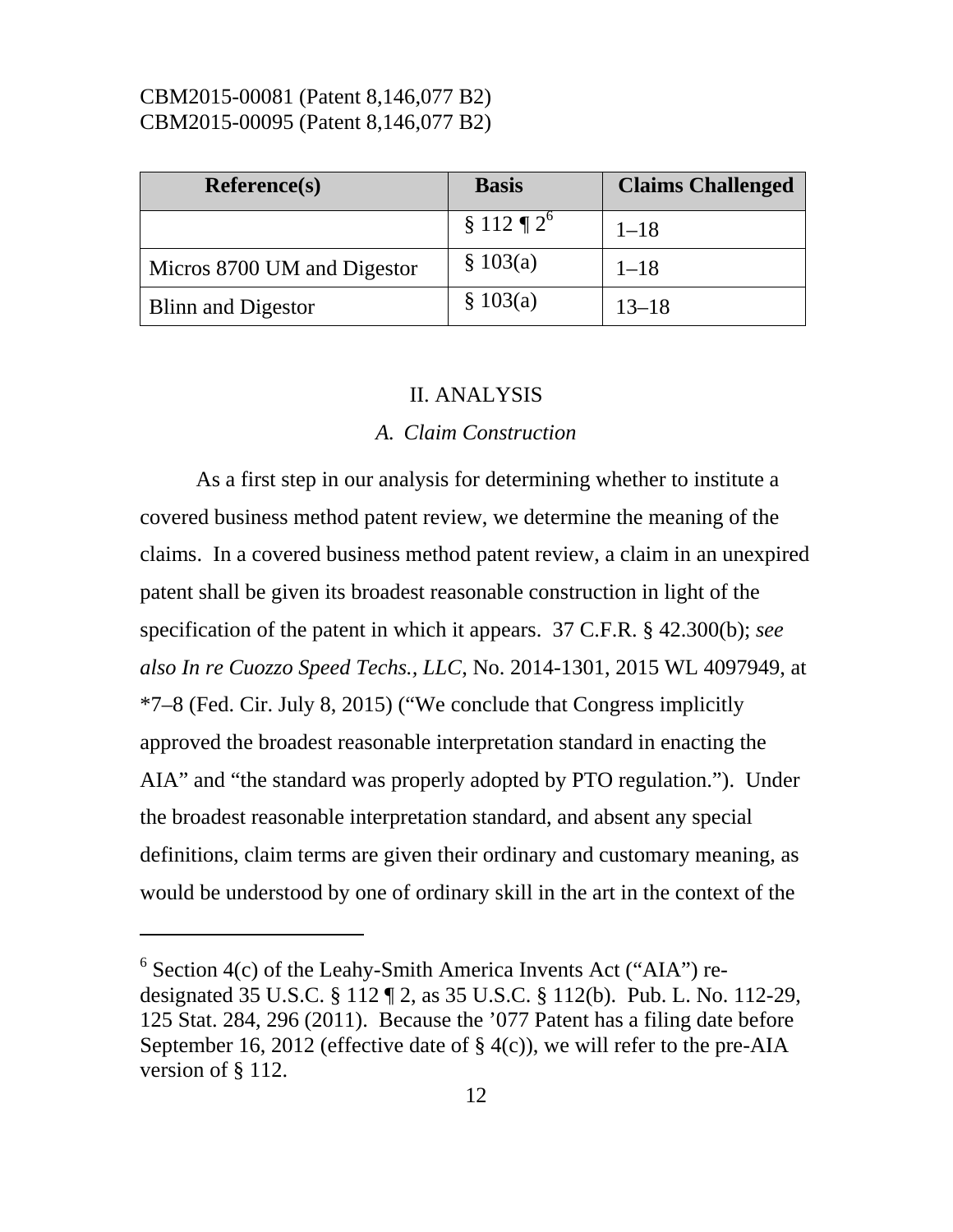entire disclosure. *In re Translogic Tech., Inc.*, 504 F.3d 1249, 1257 (Fed. Cir. 2007). Further, "the specification and prosecution history only compel departure from the plain meaning in two instances: lexicography and disavowal." *GE Lighting Solutions, LLC v. AgiLight, Inc.*, 750 F.3d 1304, 1309 (Fed. Cir. 2014) (citing *Thorner v. Sony Computer Entm't Am. LLC*, 669 F.3d 1362, 1365 (Fed. Cir. 2012)). The standards for lexicography and disavowal are exacting, and require clear intent to define or narrow a term. *Thorner*, 669 F.3d at 1365–66. Any special definition for a claim term must be set forth with reasonable clarity, deliberateness, and precision. *In re Paulsen*, 30 F.3d 1475, 1480 (Fed. Cir. 1994).

Petitioner contends that a person of ordinary skill in the art ("POSITA") at the time of the invention of the '077 Patent would have had "a Bachelor's degree in either electrical engineering or computer science and two years of experience in the fields of developing software for wireless networks and devices, developing Internet-based systems or applications, or an equivalent experience in software development of up to 5 years." Pet. 10 (citing Ex. 1002 ¶¶ 71–72). Patent Owner does not dispute Petitioner's contention. Prelim. Resp. 3 n.5. Accordingly, for purposes of this Decision, we adopt Petitioner's definition of the level of ordinary skill in the art.

 Petitioner requests that we adopt the claim interpretations set forth in our Decision denying institution in CBM2014-00014 (also involving the '077 Patent). Pet. 15. We are not persuaded, however, that all of those claim interpretations are required by our Decision in this case. Therefore, we deny Petitioner's request.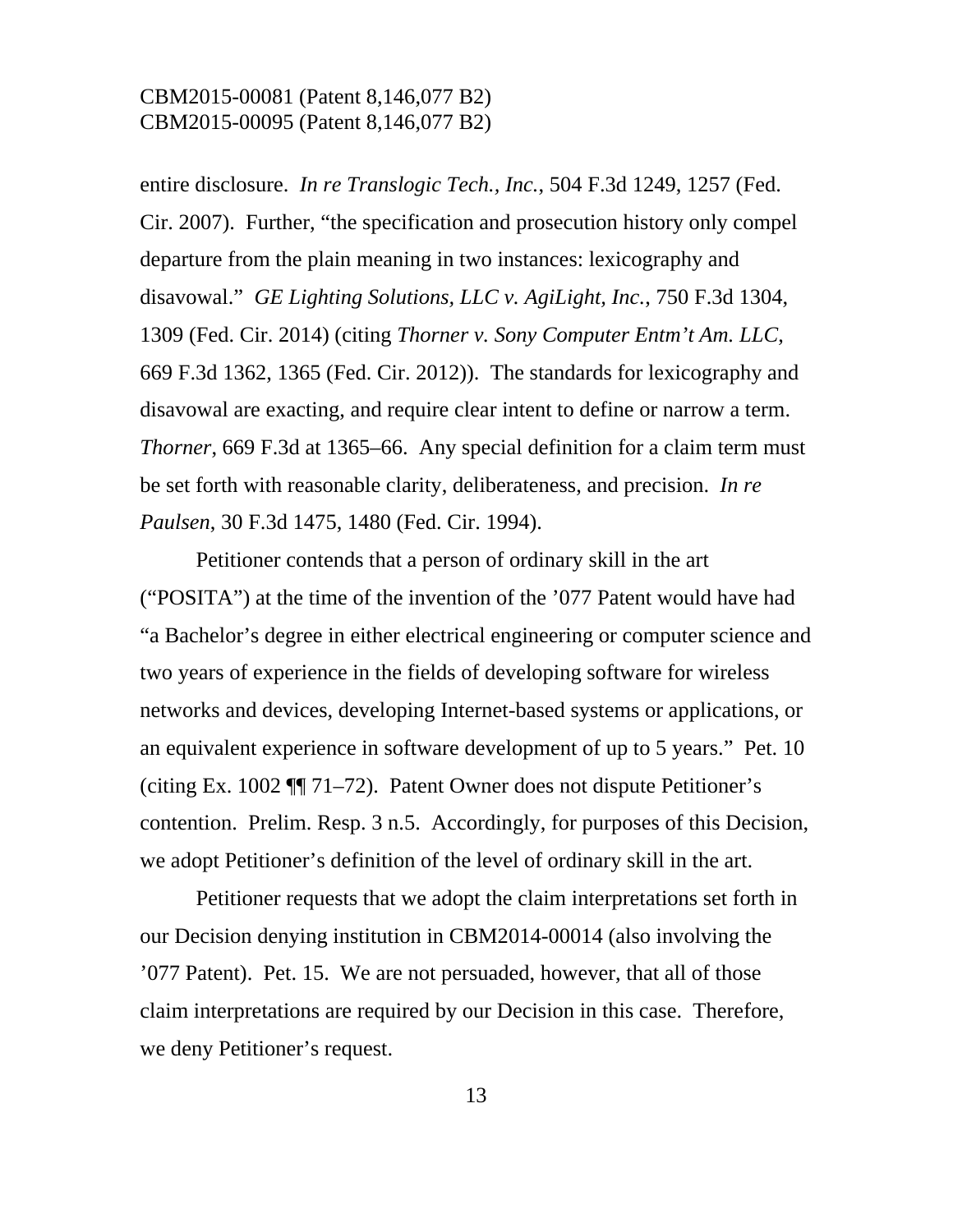Petitioner also requests that we interpret explicitly eight claim terms and the preambles of the independent claims. Pet. 16–18. Patent Owner requests that interpret explicitly 12 claim terms and the preambles of the independent claims. Prelim. Resp. 20–27. We provide below only those interpretations required by our Decision. *See Vivid Techs., Inc. v. Am. Sci. & Eng'g, Inc*., 200 F.3d 795, 803 (Fed. Cir. 1999) (stating that "only those terms need be construed that are in controversy, and only to the extent necessary to resolve the controversy").

#### *1. "Synchronized"*

 In related Case CBM2014-00014 involoving the same patent, we determined that the broadest reasonable interpretation consistent with the Specification of "synchronized" is made to happen, exist, or arise *at the same time*. Ex. 1019, 18. As noted above, Petitioner requests that we adopt all the claim interpretations set forth in our Decision denying institution in Case CBM2014-00014. Pet. 15. Nevertheless, Petitioner's argument that "synchronized" encompasses "downloading a menu from one device to another device" appears to disregard the "same time" requirement in that interpretation. *See id.* at 16. Patent Owner leaves no doubt about its disagreement with the "same time" requirement in our previous interpretation, and argues that "the 'timing' aspect of the claims is separately governed by the 'real time' term." Prelim. Resp. 26. Patent Owner proposes to construe "synchronized" as "made or configured to make consistent." *Id.*  (citing Ex. 1004, 2:35–38, 5:31–33, 12:49–51 ("in synch with the backoffice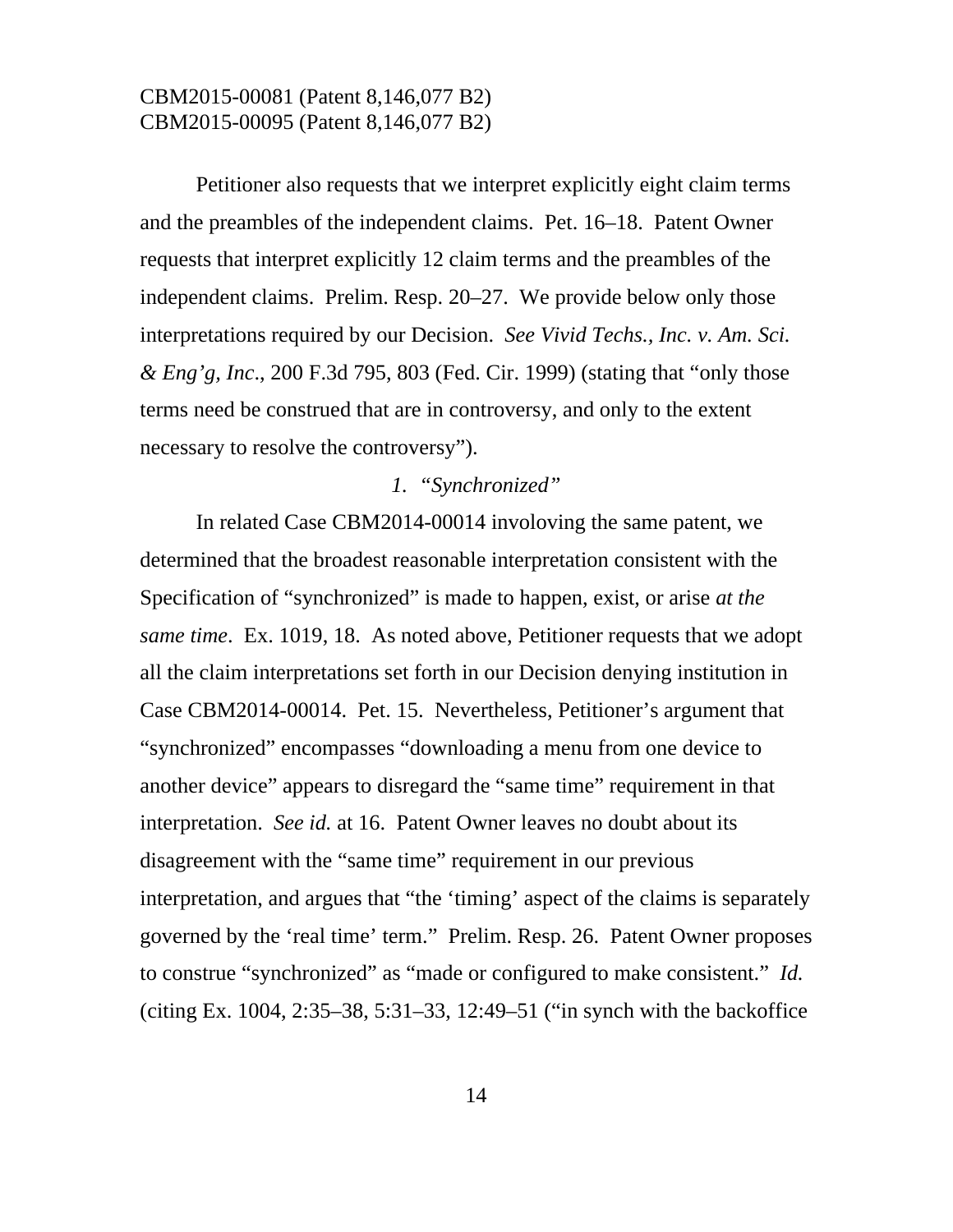server (central database) so that the different components are in equilibrium and an overall consistency is achieved")).

 For purposes of this Decision, we are persuaded that the broadest reasonable interpretation consistent with the Specification of "synchronized" is made, or configured to make, consistent. As such, we agree with Petitioner that "synchronized" encompasses downloading a menu from one device to another device.

## *2. "Real time"*

 Petitioner contends that "real time" should be construed to mean "a data-processing technique in which information is utilized as events occur and the information is generated, as opposed to batch processing at a time unrelated to the time the information was generated." Pet. 17 (citing Ex. 1066, 627; Ex.1034, 11; Ex. 1002 ¶ 90). Petitioner argues that this construction "is consistent with the distinction drawn in the '077 patent between 'real time communication over the [I]nternet' and 'support for batch processing that can be done periodically throughout the day.'" *Id.* at 18 (citing Ex. 1004, 2:27–31; Ex. 1002 ¶ 90).

Patent Owner contends that "real time" should be construed to mean "pertaining to a system or mode of operation in which computation is performed during the actual time that an external process occurs, in order that the computation results can be used to control, monitor, or respond in a timely manner to the external process." Prelim. Resp. 22 (citing *Dominion Dealer Solutions, LLC v. AutoAlert, Inc.*, Case IPR2013-00222, slip op. at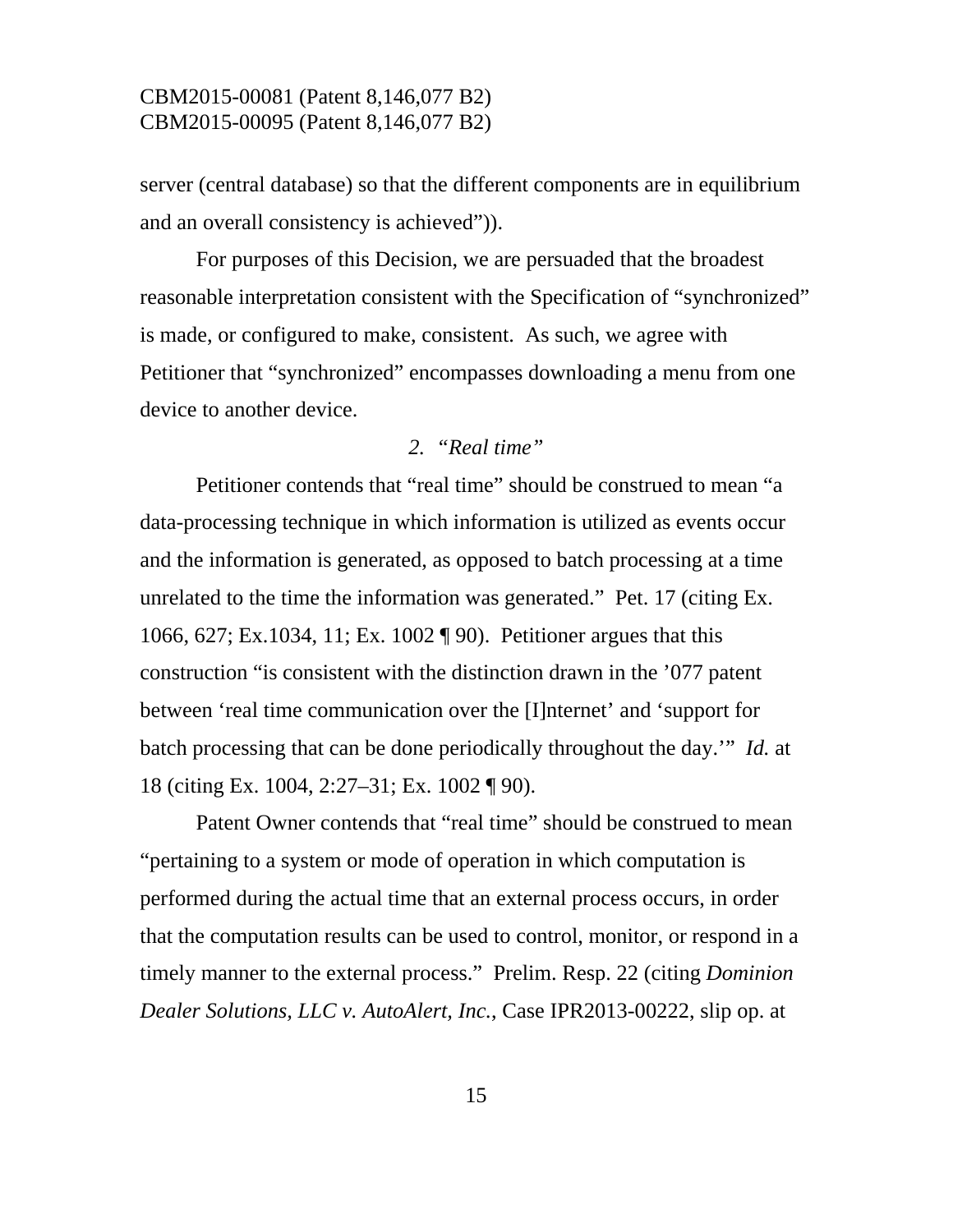12–13 (PTAB Aug. 12, 2013) (Paper 12 ) (citing the IEEE Standard Dictionary of Electrical and Electronics Terms (6th ed. 1996)).

 For purposes of this Decision, we adopt the ordinary and customary meaning of "real time" as set forth in Rudolf F. Graf, Modern Dictionary of Electronics  $(7<sup>th</sup>$  ed. 1999):

1. Having to do with the actual time during which physical events take place. 2. The performance of a computation during the actual time that the related physical process transpires in order that results of the computations are useful in guiding the physical process.

Ex. 1066, 627. This definition, which is taken verbatim from a dictionary placed in evidence by Petitioner, is consistent with use of "real time" in the Specification and the construction argued by Patent Owner. *See id.*; Ex. 1004, 2:27–3; Prelim. Resp. 22.

### *3. "Web page"*

In related Case CBM2014-00015, we determined that the broadest reasonable interpretation consistent with the Specification of "web page" is a document, with associated files for graphics, scripts, and other resources, accessible over the internet and viewable in a web browser. Ex. 1017, 8. Petitioner and Patent Owner agree that this is the proper interpretation. Pet. 17; Prelim. Resp. 27. We adopt that interpretation for purposes of our Decision in this case.

### *B. Covered Business Method Patent*

Under  $\S 18(a)(1)(E)$  of the AIA, the Board may institute a transitional proceeding only for a patent that is a "covered business method patent." A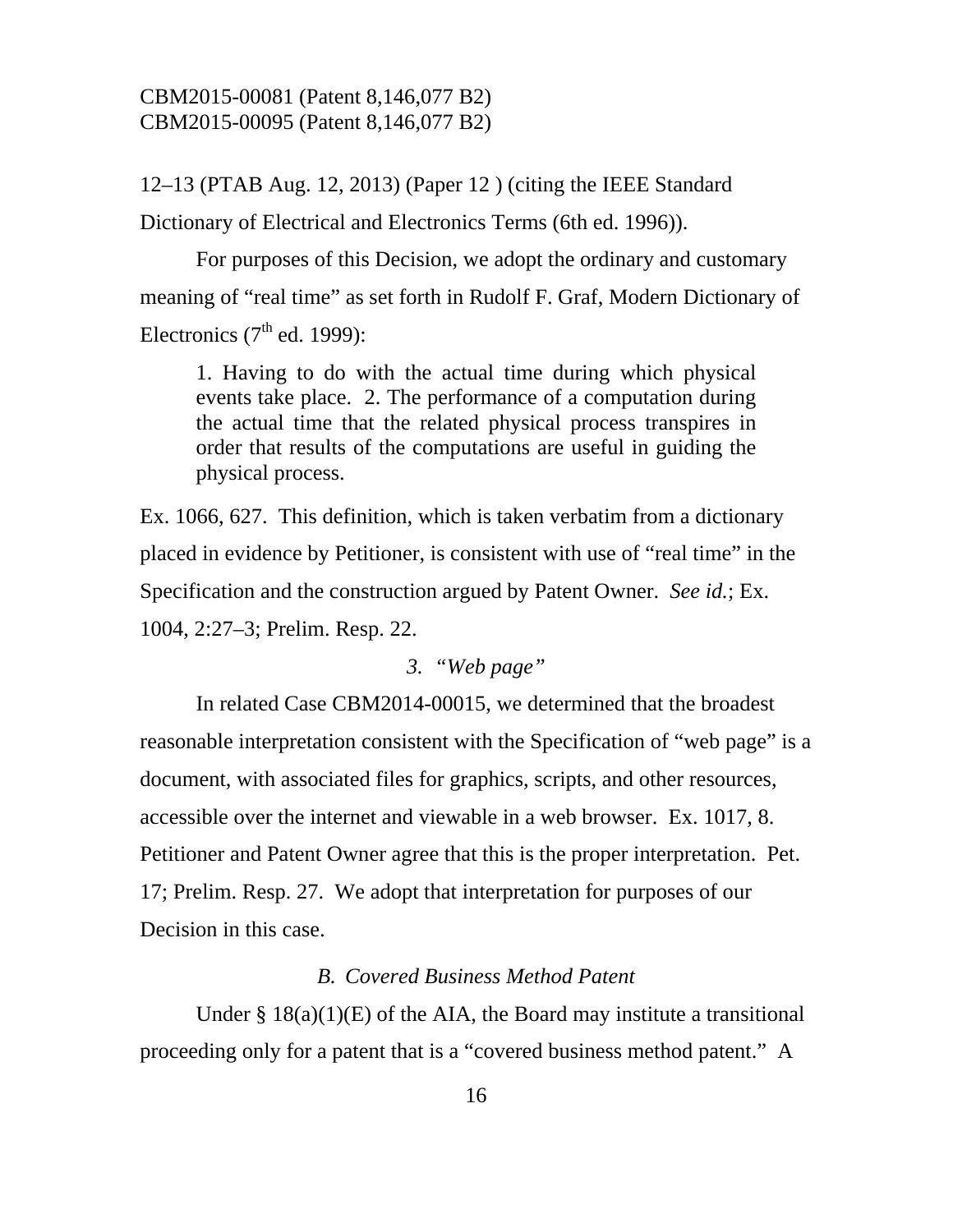"covered business method patent" is a patent that "claims a method or corresponding apparatus for performing data processing or other operations used in the practice, administration, or management of a financial product or service, except that the term does not include patents for technological inventions." AIA § 18(d)(1); *see* 37 C.F.R. § 42.301(a). A patent need have only one claim directed to a covered business method to be eligible for review. *See* Transitional Program for Covered Business Method Patents— Definitions of Covered Business Method Patent and Technological Invention; Final Rule, 77 Fed. Reg. 48,734, 48,736 (Aug. 14, 2012) ("CBM Rules") (Comment 8).

Here, the parties disagree as to whether the '077 Patent is a covered business method patent under  $\S 18(d)(1)$  of the AIA and 37 C.F.R.  $§$  42.301(a).

### *1. Financial Product or Service*

 Petitioner contends that at least claim 7 of the '077 Patent satisfies the "financial product or service" component of the definition set forth in § 18(d)(1) of the AIA. Pet. 7. Claim 7 recites "the information management and real time synchronous communications system in accordance with claim 1, further enabled to facilitate and complete payment processing." Petitioner argues that claim 7 is "'incidental to financial activity' and/or 'complementary to financial activity' and thus satisfies the first requirement of AIA § 18(d)(1)." *Id.* 

The legislative history supports Petitioner's position, where it explains that the phrase "financial product or service" is not limited to the products or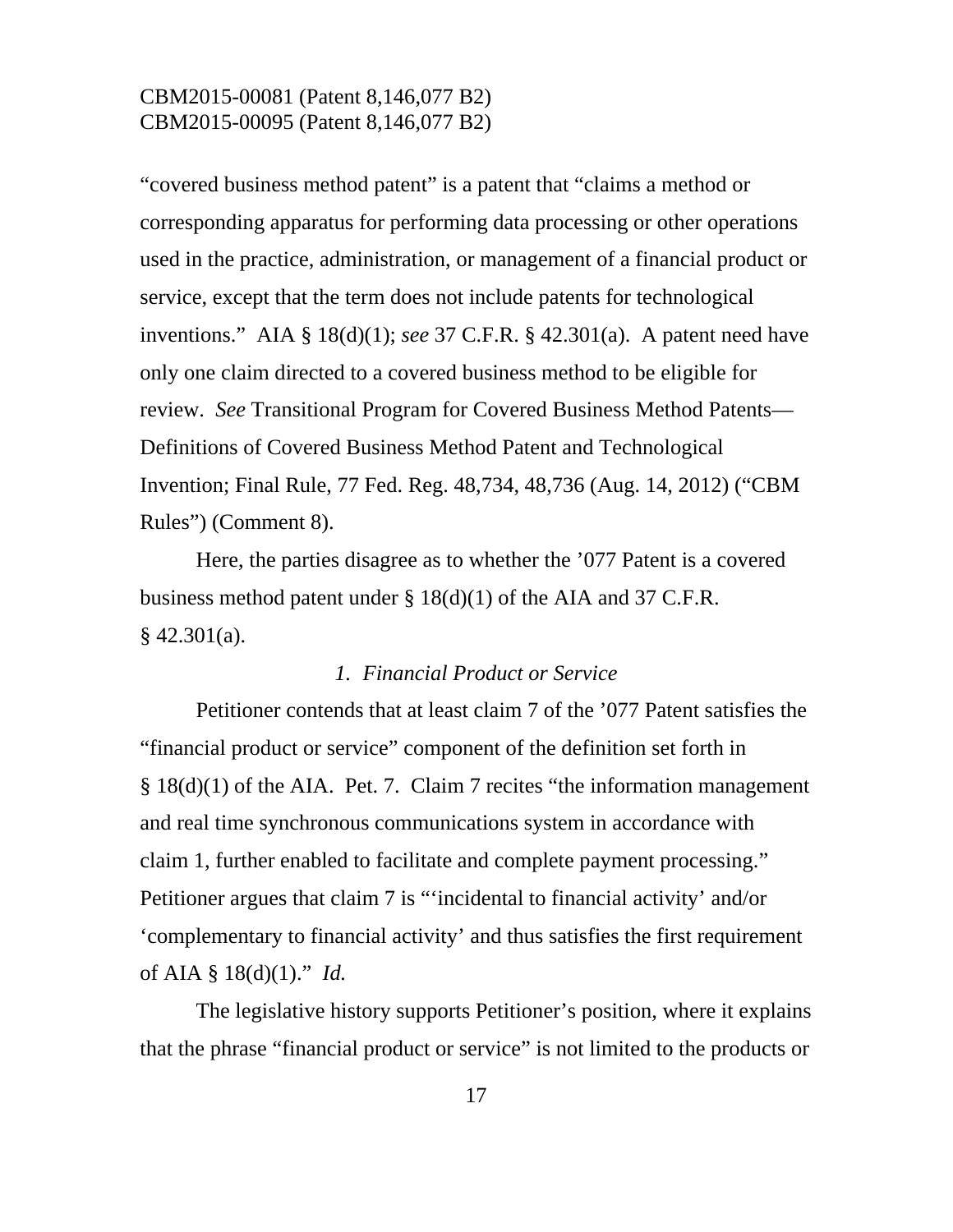services of the "financial services industry" and is to be interpreted broadly. *See* CBM Rules, 77 Fed. Reg. at 48735–36. For example, the "legislative history explains that the definition of covered business method patent was drafted to encompass patents 'claiming activities that are financial in nature, incidental to a financial activity or complementary to a financial activity.'" *See id.* (citing 157 Cong. Rec. S5432 (daily ed. Sept. 8, 2011) (statement of Sen. Schumer)).

 We are persuaded that the claims of the '077 Patent meet the financial-in-nature requirement of  $\S 18(d)(1)$  of the AIA.

#### *2. Technological Invention Exception*

Petitioner asserts that claim 7 of the '077 Patent does not fall within the exclusion for "technological inventions" set forth in  $\S 18(d)(1)$  because it is not directed toward a technological invention. Pet. 7–9. Patent Owner responds that the Board has held, in other cases, that similar claims were directed to a technological invention. Prelim. Resp. 1 n.1.

To determine whether a patent is for a technological invention, we consider "whether the claimed subject matter as a whole recites a technological feature that is novel and unobvious over the prior art; and solves a technical problem using a technical solution." 37 C.F.R. § 42.301(b). The following claim drafting techniques, for example, typically do not render a patent a "technological invention":

(a) Mere recitation of known technologies, such as computer hardware, communication or computer networks, software, memory, computer-readable storage medium,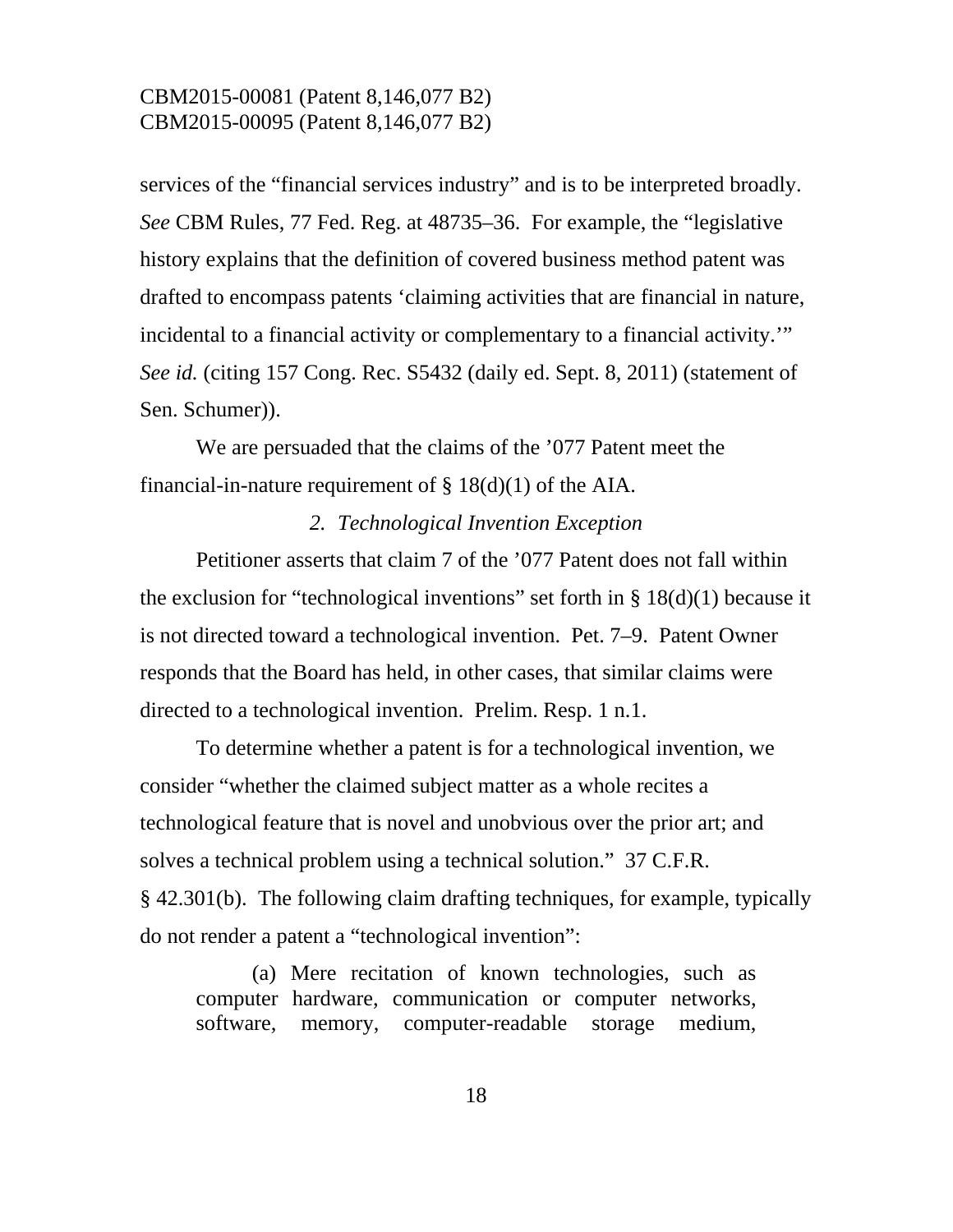scanners, display devices or databases, or specialized machines, such as an ATM or point of sale device.

(b) Reciting the use of known prior art technology to accomplish a process or method, even if that process or method is novel and non-obvious.

(c) Combining prior art structures to achieve the normal, expected, or predictable result of that combination.

Office Patent Trial Practice Guide, 77 Fed. Reg. 48,756, 48,763–64 (Aug. 14, 2012). Thus, a claim reciting use of only known prior art technology to accomplish a process or method does not define a technological invention, even if the claimed process or method, as a whole, is novel and unobvious.

We are persuaded that the '077 Patent does not qualify under the technological invention exception, because the claimed subject matter, as a whole, recites use of only known technologies. *See* Pet. 7–9. As Petitioner argues, the Specification describes "typical hardware elements in the form of a computer workstation, operating system and application software elements" and "a typical file server platform including hardware such as a CPU, e.g., a Pentium® microprocessor, RAM, ROM, hard drive, modem, and optional removable storage devices, e.g., floppy or CD ROM drive." *See id.* at 8 (citing Ex. 1004, 6:55–58, 7:1–2). In addition, "[t]he software applications for performing the functions falling within the described invention can be written in any commonly used computer language" and "[t]he discrete programming steps are commonly known . . . ." *See id.* (citing Ex. 1004, 12:57–61).

We have considered Patent Owner's argument that "the PTAB has recently held that claims having structural similarities to the '077 claims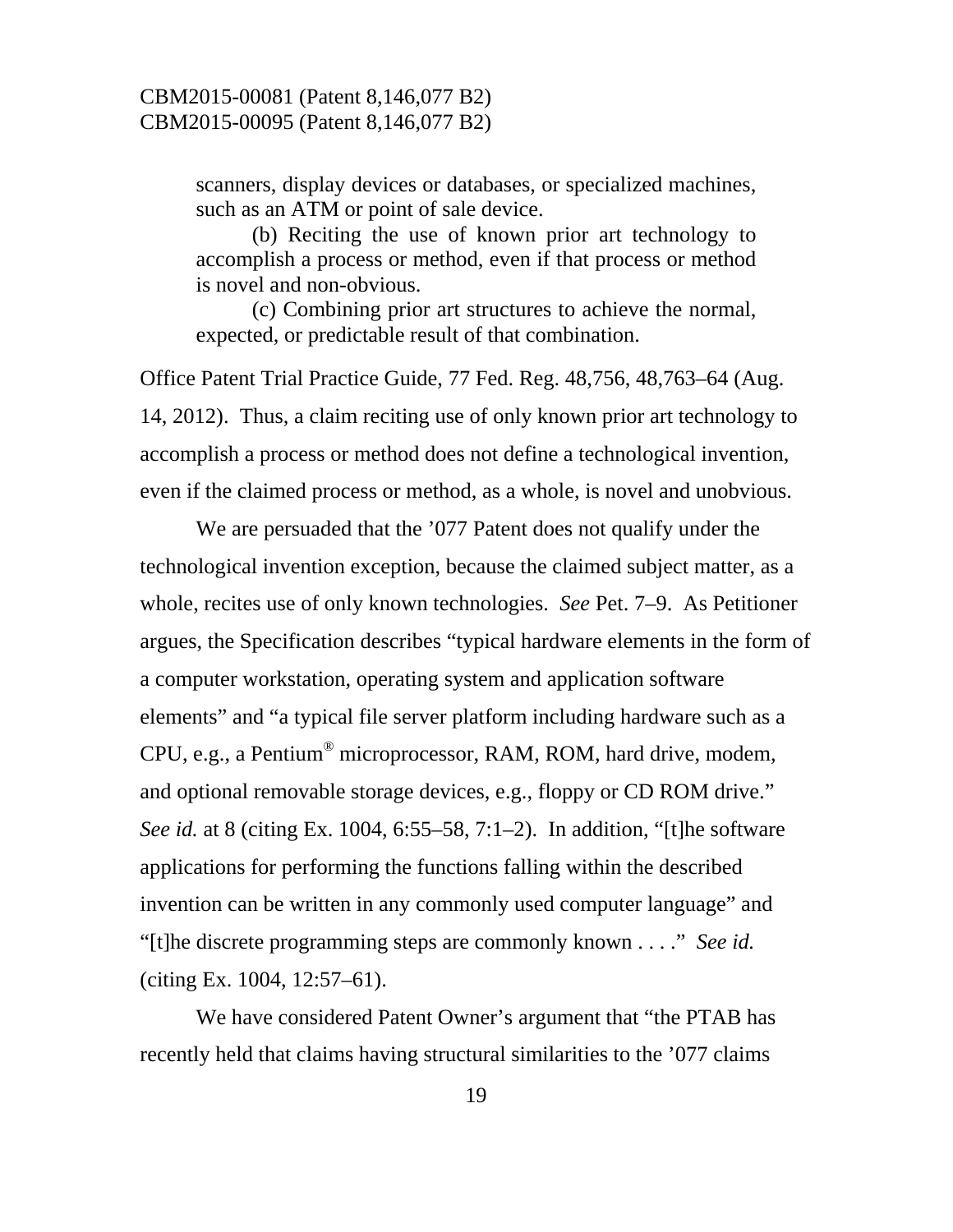were directed to a technological invention." Prelim. Resp. 1 n.1 (citing *Bloomberg L.P. v. Quest Corp*., Case CBM2014-00205 (PTAB Apr. 7, 2015) (Paper 16); *Apple v. ContentGuard, Inc*., Case CBM2015-00046 (PTAB June 3, 2015) (Paper 12). In *Bloomberg L.P. v. Quest Corp*., the petitioner failed to meet its burden. Case CBM2014-00205, slip op. at 9. Further, the panel found convincing Patent Owner's affirmative showing that the patent solved a technical problem using a technical solution. *Id.* In *Apple v. ContentGuard*, the panel similarly determined that the petitioner failed to meet its burden. CBM2015-00046, slip op. at 10–11. The panel did not agree with Petitioner, for example, that the limitations in the claims "are simply generic functions that are capable of being performed by a general purpose computer." *Id.* at 11.Here, in contrast, the claims of the '077 Patent recite use of only known technologies.

We conclude that the '077 Patent is a "covered business method patent" eligible for covered business method patent review.

### *B. Asserted Unpatentability under 35 U.S.C. § 112 ¶ 2*

 The parties dispute whether the claim term "the same connected system," as recited in claims 1, 9, and 13, is indefinite for lack of antecedent basis. Pet. 21–22; Prelim. Resp. 28–30. It is undisputed that the specific term "same connected system" appears only once in each of claims 1, 9, and 13, and thus lacks an explicit antecedent basis in each of those claims. Petitioner argues that "it is not clear whether this limitation requires that the claimed system itself include two wireless handheld computing devices each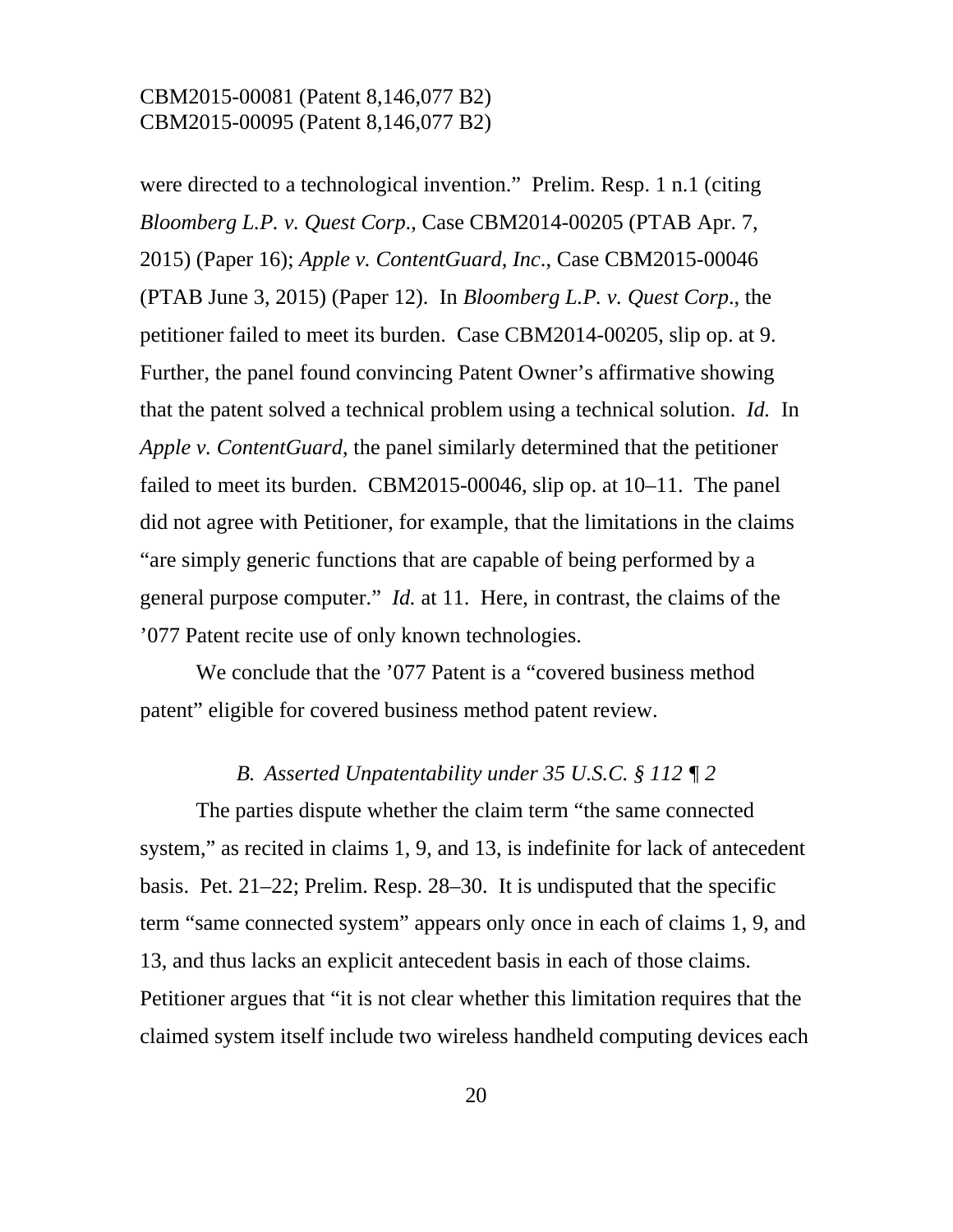with a different display size, or whether the claimed system must be connected to a second system that has two wireless handheld computing devices with different display sizes." Pet. 21. Patent Owner argues that any ambiguity is clarified by claim 13. Prelim. Resp. 28–29.

 As Patent Owner argues, "the same connected system" and "said system," in claim 13, clearly refer to the same "system." *See* Prelim. Resp. 28–29. The term "the same connected system" is used in claim 13 to define the system in which the "at least two different wireless handheld computing device display sizes" are connected:

wherein the communications control software is further enabled to automatically format a programmed handheld configuration for display as cascaded sets of linked graphical user interface screens appropriate for a customized display layout of *at least two different wireless handheld computing device display sizes in the same connected system.*

Ex. 1004, 19:39–20:4 (emphasis added). As such, "the same connected system" implicitly refers back to "said system," in which the "at least one wireless handheld computing device," the "master database," the "web server," and the "web page," recited earlier in the claim, are explicitly "connected." *See* Ex. 1004, 19:1–14. The meaning and definiteness of "said system" in claim 13 are not disputed. Thus, claim 13 clarifies that "the same connected system" does not refer to a second system that has two wireless handheld computing devices with different display sizes. *See* Pet. 21; *Phillips v. AWH Corp.*, 415 F.3d 1303, 1314 (Fed. Cir. 2005) (en banc) ("Because claim terms are normally used consistently throughout the patent,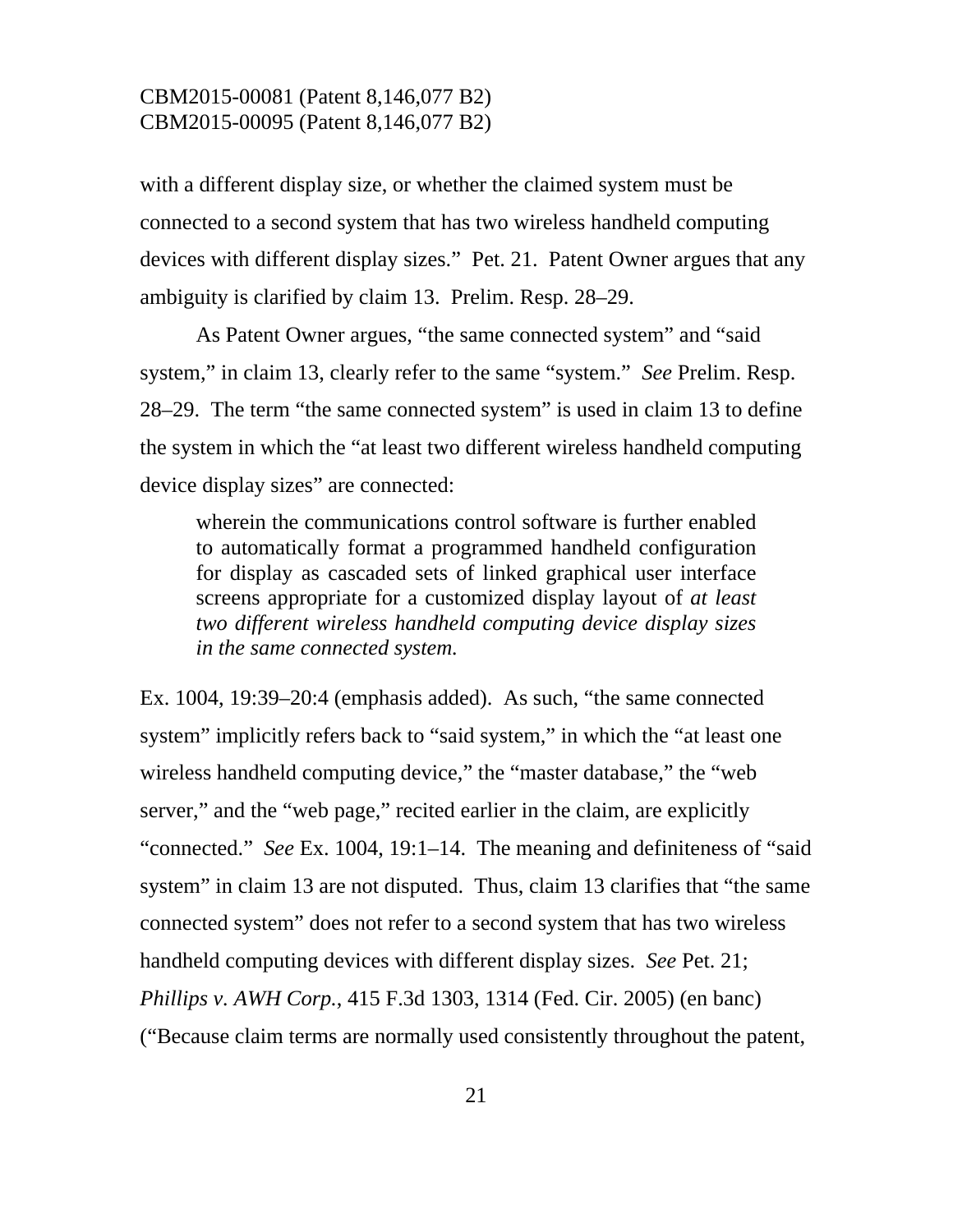the usage of a term in one claim can often illuminate the meaning of the same term in other claims.").

As clarified by claim 13, "the same connected system" in claims 1 and 9 refers to "the system," as recited throughout those claims. Similar to "said system" in claim 13, the meaning and definiteness of "the system" in claims 1 and 9 are not disputed.

 For the reasons given, we are not persuaded that "the same connected system" is indefinite, or that claims  $1-18$  are unpatentable for indefiniteness under 35 U.S.C. § 112 *¶ 2*.

### *C. Asserted Obviousness*

 A claim is unpatentable for obviousness under 35 U.S.C. § 103(a) if the differences between the subject matter sought to be patented and the prior art are such that the subject matter as a whole would have been obvious at the time the invention was made to a person having ordinary skill in the art to which the subject matter pertains. *See KSR Int'l Co. v. Teleflex Inc.*, 550 U.S. 398, 406 (2007). A patent claim composed of several elements, however, is not proved obvious merely by demonstrating that each of its elements was known, independently, in the prior art. *Id.* at 418. In analyzing the obviousness of a combination of prior art elements, it can be important to identify a reason that would have prompted one of skill in the art to combine the elements in the way the claimed invention does. *Id.* A precise teaching directed to the specific subject matter of a challenged claim is not necessary to establish obviousness. *Id.* Rather, "any need or problem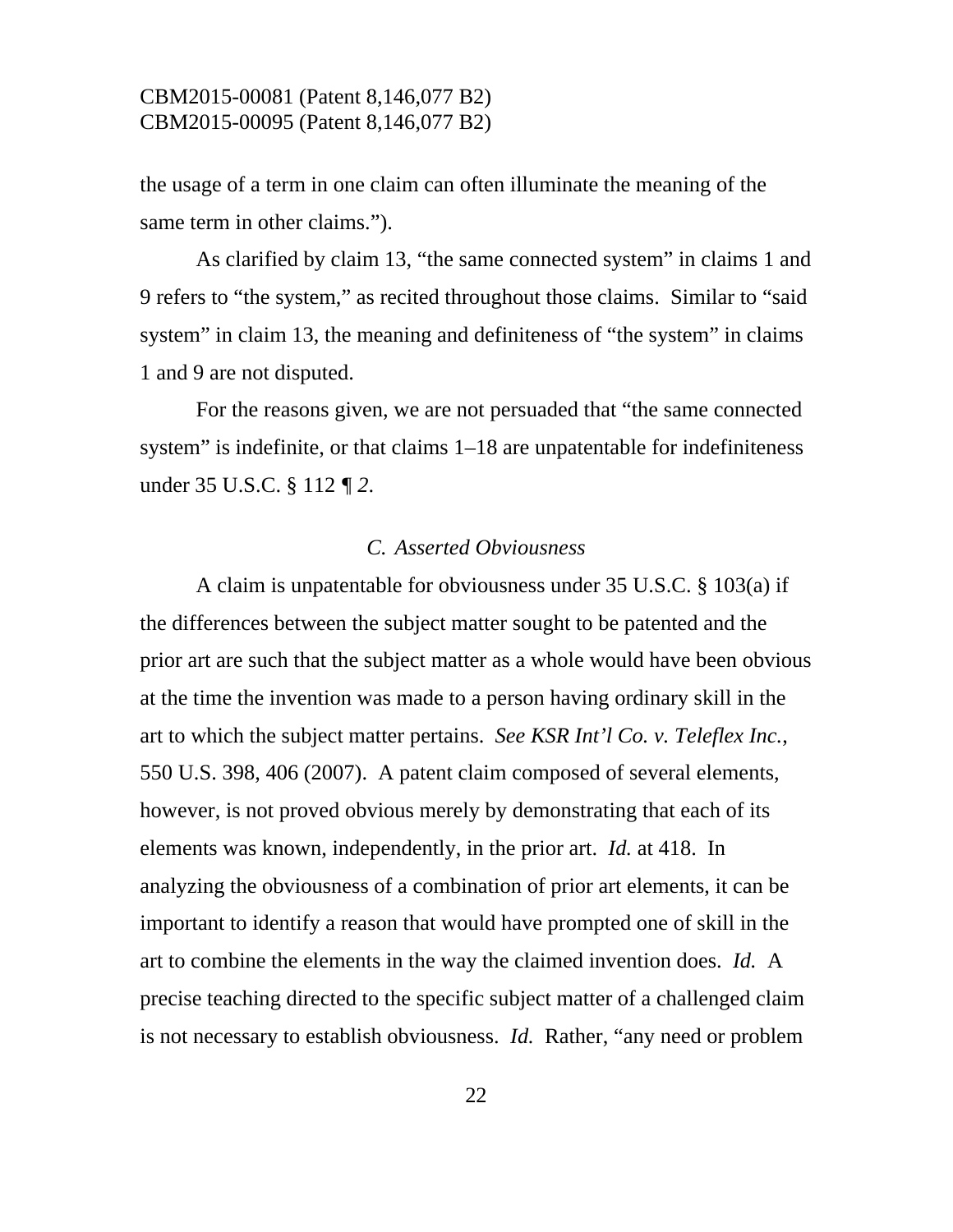known in the field of endeavor at the time of invention and addressed by the patent can provide a reason for combining the elements in the manner claimed." *Id.* at 420. The question of obviousness is resolved on the basis of underlying factual determinations, including: (1) the scope and content of the prior art; (2) any differences between the claimed subject matter and the prior art; (3) the level of skill in the art; and (4) objective evidence of nonobviousness, i.e., secondary considerations, when in evidence. *Graham v. John Deere Co.*, 383 U.S. 1, 17–18 (1966).

#### *1. Micros 8700 OM and Digestor*

Petitioner asserts that claims 1–18 of the '077 Patent would have been obvious over the combined teachings of Micros 8700 OM and Digestor. Pet.  $22 - 57$ .

#### *a. Overview of Micros 8700 OM*

According to Petitioner, Micros 8700 OM describes a menu-based, database-driven, point-of-sale restaurant management system sold and distributed by Micros Systems, Inc., called the Micros 8700 Hospitality Management System (the "Micros 8700 HMS"). Pet. 23; Ex. 1002 ¶ 561. The Micros 8700 HMS includes a Base Station ("BST") in communication with User Workstations ("UWSs") and Hand-Held Touchscreens ("HHTs"), which are portable UWSs. *Id.* at 24 (citations omitted); Ex. 1002 ¶ 562; Ex. 1027, 1-15. Up to 25 HHTs can communicate by radio frequency with a single BST. Ex. 1027, 1-15, 1-16.

Petitioner asserts that the BST, UWSs, and HHTs all include graphical user interfaces for displaying, manipulating, and storing menus. Pet. 24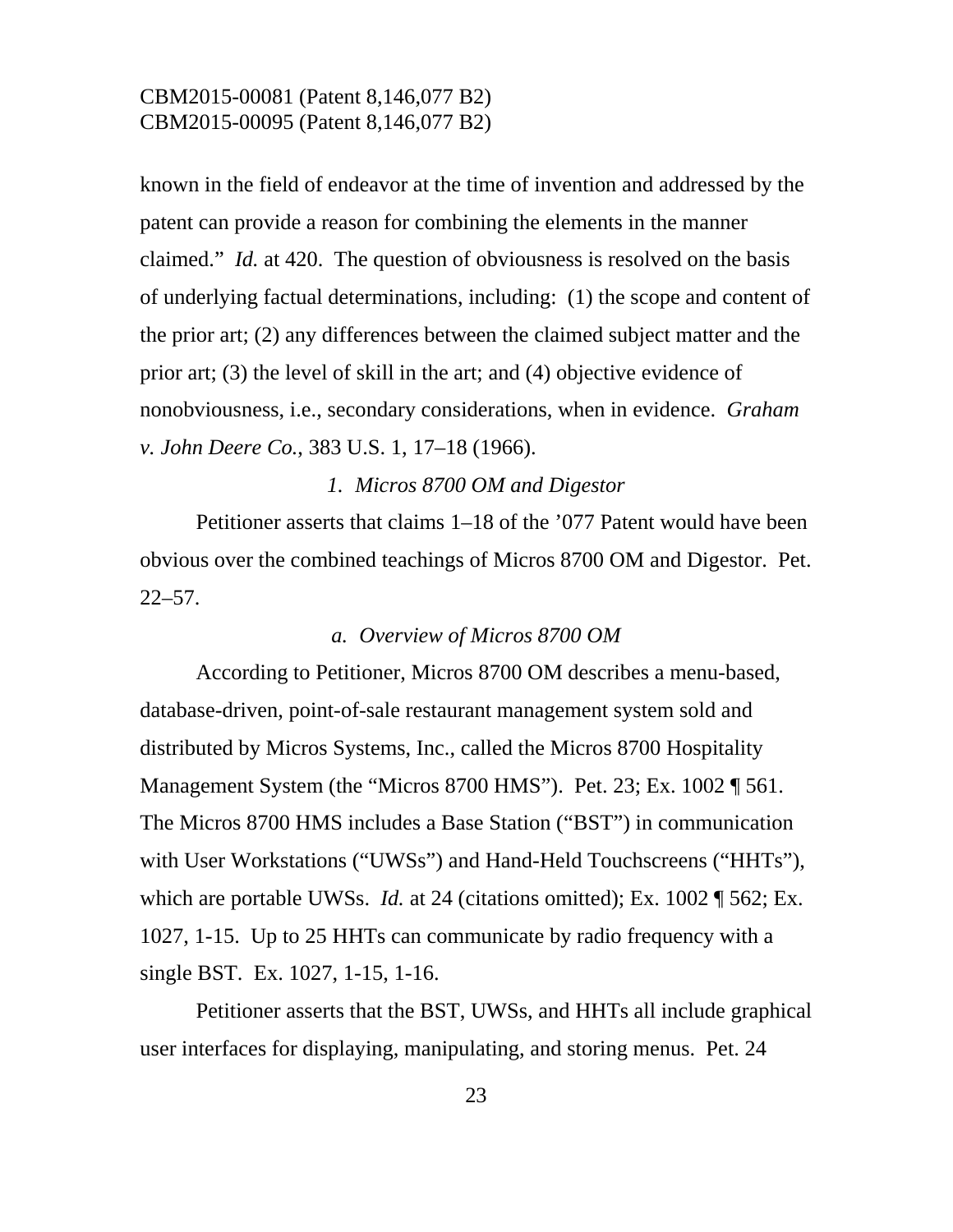### (citing Ex. 1027, 1-3, 1-4, 1-18, 3-2, 5-2, 5-22, D-33, D-34, D-35). An

example touchscreen is reproduced below:

Mary pressed [Salads] by mistake on her main food and beverage touchscreen. Luckily, there is a [Previous Screen] key programmed on the SLU screen that is generated by [Salads]. When Mary presses [Previous Screen], the Main Food and Beverage Touchscreen is displayed again. This scenario is illustrated below.

| <b>TACO</b><br><b>SALAD</b> | <b>CEASAR</b><br><b>SALAD</b> | <b>CALAMARI</b><br><b>SALAD</b> |                                | <b>CHEFS</b><br><b>SALAD</b> |   | <b>PAGE</b><br>UP          |
|-----------------------------|-------------------------------|---------------------------------|--------------------------------|------------------------------|---|----------------------------|
| <b>CHIX</b><br><b>SALAD</b> | <b>FRUIT</b><br><b>SALAD</b>  | <b>HOUSE</b><br><b>SALAD</b>    | <b>PASTA</b><br><b>SALAD</b>   |                              |   | <b>PAGE</b><br><b>DOWN</b> |
| <b>POTATO</b>               | <b>SHRIMP</b>                 | <b>ROMAINE</b>                  | <b>SEAFOOD</b><br><b>SALAD</b> |                              |   | <b>VOID</b>                |
| <b>SALAD</b>                | <b>SALAD</b>                  | <b>SALAD</b>                    |                                |                              |   | <b>Prev Scrn</b>           |
|                             |                               |                                 | 1- Press key                   | 2- Previous screen displays  |   |                            |
|                             |                               | <b>TENDERS</b>                  |                                |                              |   |                            |
| <b>SALADS</b>               | <b>ENTREES</b>                | <b>DISCOUNT/SERV</b>            | <b>Service</b>                 |                              |   | <b>Print</b>               |
|                             |                               | <b>UWS PROCEDURE</b>            | 7                              | 8                            | 9 |                            |
| <b>APPS</b>                 | <b>SANDWCH</b>                | <b>UWS REPORTS</b>              | 4                              | 5                            | 6 |                            |
| <b>SOUPS</b>                | <b>SPECIAL</b>                | <b>FUNCTION KEYS</b>            | 1                              | 2                            | 3 |                            |

Ex. 1027, 3-8. In the example, pressing the "[Salads]" key on the Main Food and Beverage Touchscreen (shown in the lower half of the figure) generates the Salads Touchscreen (shown in the upper half of the figure).

Petitioner asserts that the Micros 8700 HMS "synchronizes and updates information across [the devices in the system] through, *e.g.*, updating the menu data on these devices." Pet. 24 (citing Ex. 1027, 5-13).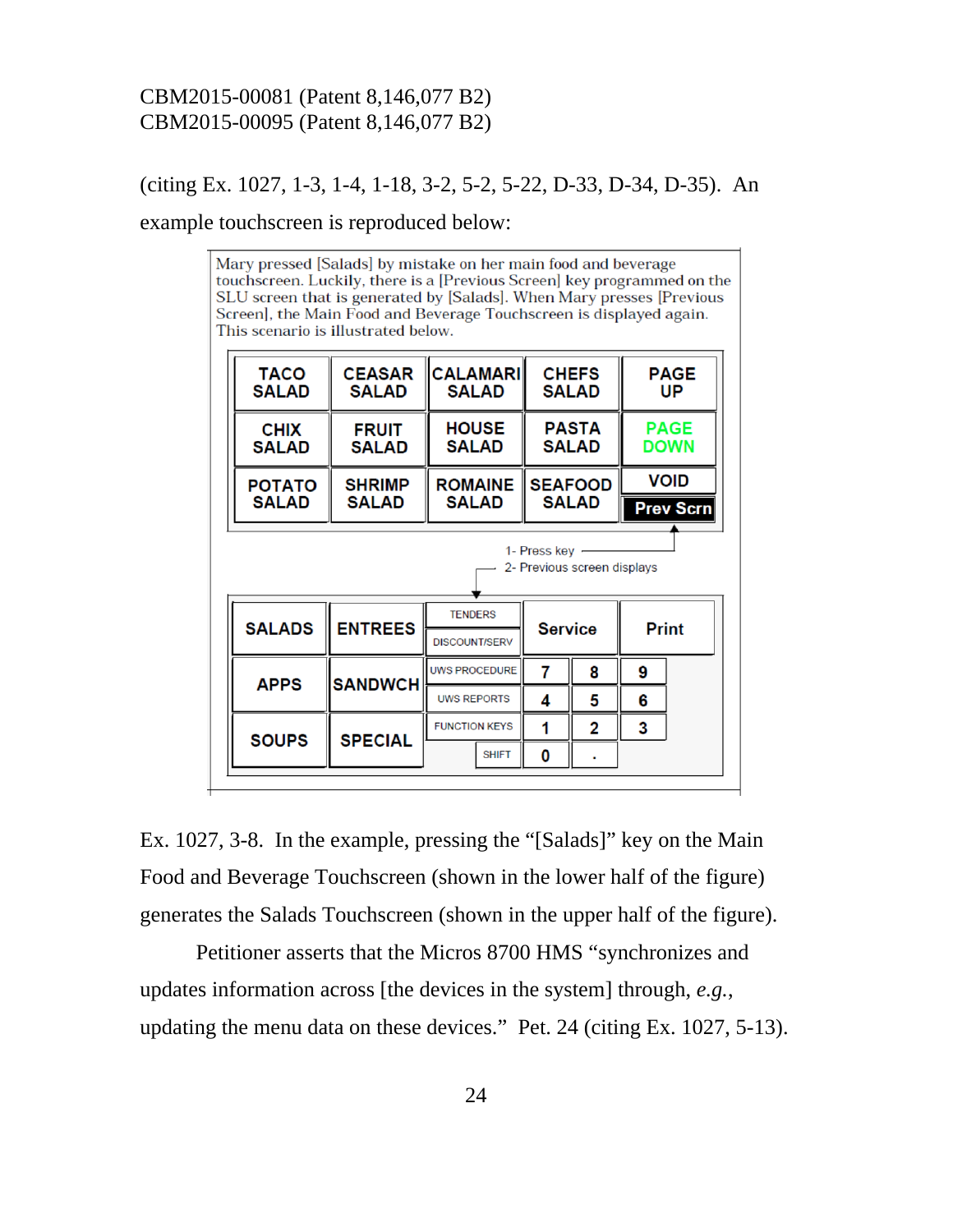### *b. Overview of Digestor*

Digestor addresses "how to display arbitrary web pages which have been designed for desktop systems on personal electronic devices which have much more limited I/O capabilities." Ex. 1022, 1075. Digestor discloses an approach to this problem called "automatic re-authoring," which utilizes software that "can take an arbitrary web document designed for the desktop, along with characteristics of the target display device, and re-author the document through a series of transformations so that it can be appropriately displayed on the device." *Id.* at 1076. A method for performing automatic re-authoring, according to Digestor, involves use of "[s]ection header outlining techniques . . . for reducing the required display size for structured documents, such as technical papers and reports." *Id.* at 1078.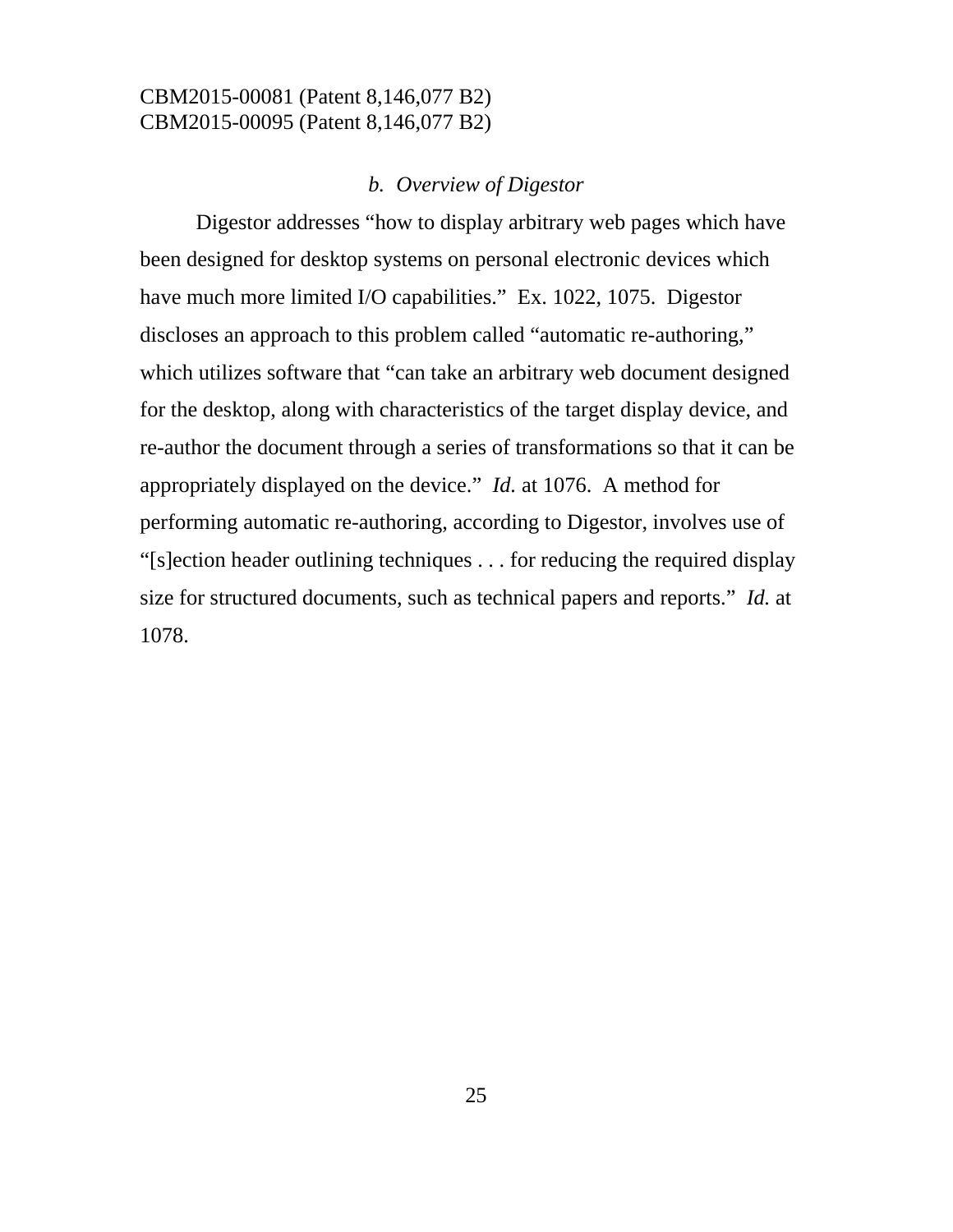





Ex. 1022, 1078. In the outlining technique illustrated in Figure 3, "[t]he content[] of each section is elided from the document and the section header is converted into a hypertext link which, when selected, loads the elided content into the browser." *Id.* Digestor teaches that "[s]ection header outlining techniques provide a very good method for reducing the required display size for structured documents, such as technical papers and reports." *Id.* 

 Digestor discloses that "an automatic re-authoring algorithm has been developed which captures many of the heuristics used in the manual re-authoring exercise." Ex. 1022, 1079. Heuristic information is used to determine when a document version is "good enough" to stop the transformation process. *Id.* Digestor teaches: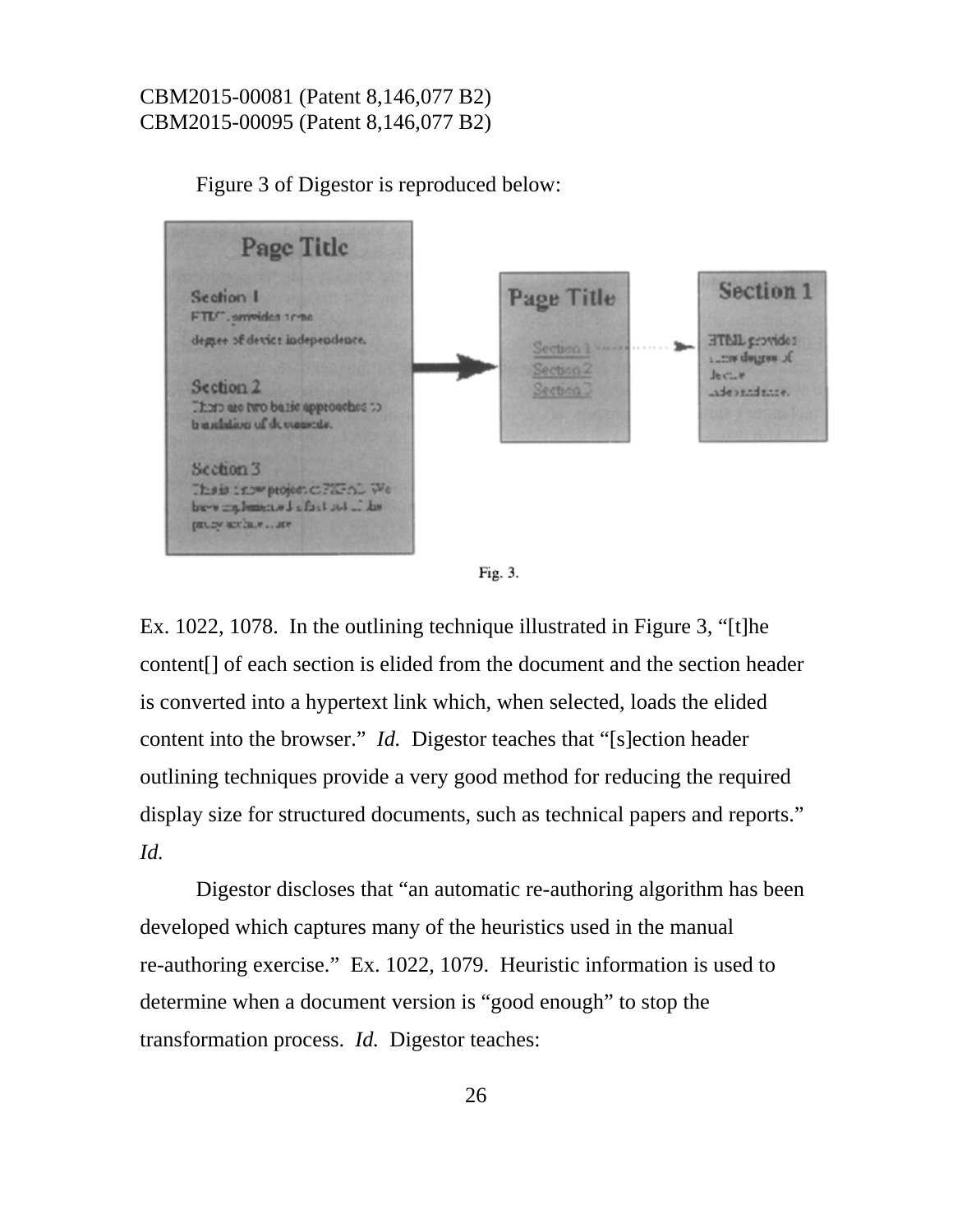The current condition for "good enough" is fairly simplistic; the search is stopped when the area required by a document version is 2.5 times the screen area of the client display (which assumes that the user doesn't mind scrolling the display a little in one direction).

*Id.* at 1080. The automated re-authoring process utilizes fifteen transformation techniques, including full outlining, to-level outlining, first sentence elision, and image reduction and elision. *Id.*

#### *c. Analysis*

Petitioner acknowledges that "the Micros 8700 HMS system was implemented using proprietary communications and data formats." Pet. 25. Relying on the Declaration of Don Turnbull, Ph.D, however, Petitioner argues that modifying the Micros 8700 HMS for use on the Internet would have been obvious to a POSITA:

[I]t would have been obvious to a POSITA to implement that system using well-known Internet technologies such as hyp[]ertext transport protocol (HTTP) for communications (including transmission of menus, selections from menus, and updates relating to the same) among the system components, and hypertext markup language (HTML) and web browsers for authoring and displaying menus and other data at the user workstations and the HHTs. . . . It would further have been obvious to a POSITA to utilize a web server as disclosed in Digestor for communications among the various system components.

*Id.* at 25–26 (citing Ex. 1002  $\P$  565, 566). Petitioner asserts that a POSITA would have been motivated to modify the Micros 8700 HMS for use on the Internet "in order to take advantage of existing hardware and software to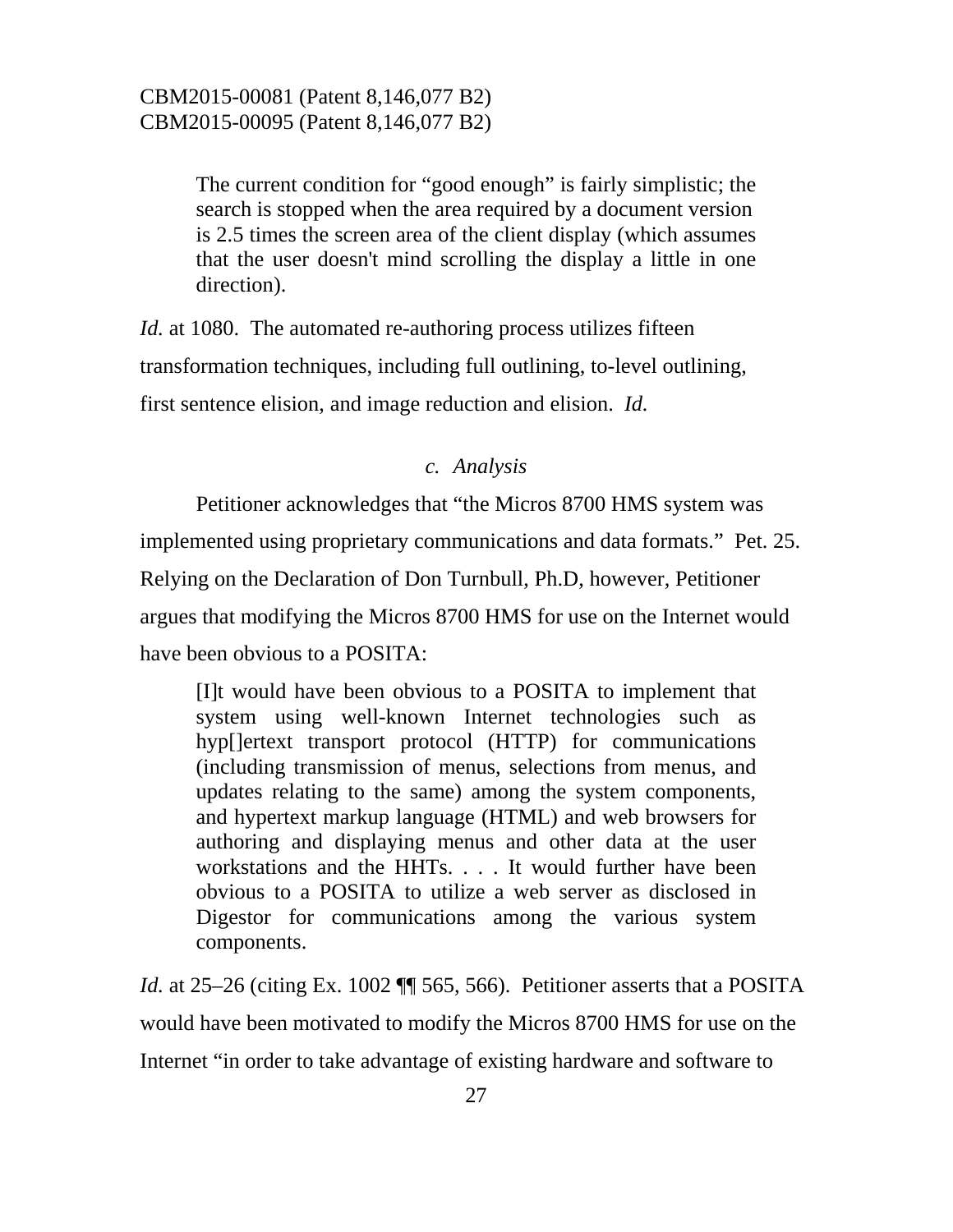minimize development costs." *Id.* at 26 (citing Ex. 1002 ¶ 566).

Petitioner further argues that applying "Digestor's customized display layout teachings to the user workstation and HHT devices supported by the Micros 8700 HMS so that menus would be displayed appropriately on the differently-sized display screens of all devices in the system" would have been obvious to a POSITA. Pet. 26. Petitioner asserts that the combination would have been obvious "[b]ecause both Micros 8700 UM and Digestor discuss display of data on multiple devices with different display configurations." *Id.* (citing Ex. 1002 ¶ 566).

In response, Patent Owner argues, *inter alia*, that Petitioner's obviousness rationale relies on the teachings of Digestor, which discloses "converting '*large web pages'* into '*small web pages*,' without ever addressing or acknowledging that the Micros 8700 never generated or had the functionality to have generated the "*large web pages*" (before or after being combined with Digestor) which Digestor required." Prelim. Resp. 40. In other words, Patent Owner argues that Petitioner fails to establish or explain the existence, or genesis, of large web pages in the Micros 8700 HMS. Patent Owner further argues that, without large web pages, there would have been no reason to apply the teachings of Digestor to the Micros 8700 HMS. *See id.*

Petitioner has not persuaded us that a POSITA would have created a web page for use in the Micros 8700 HMS that needed re-authoring as taught by Digestor in order to be displayed appropriately on the HHTs and UWSs. Petitioner has not addressed, for example, why a POSITA would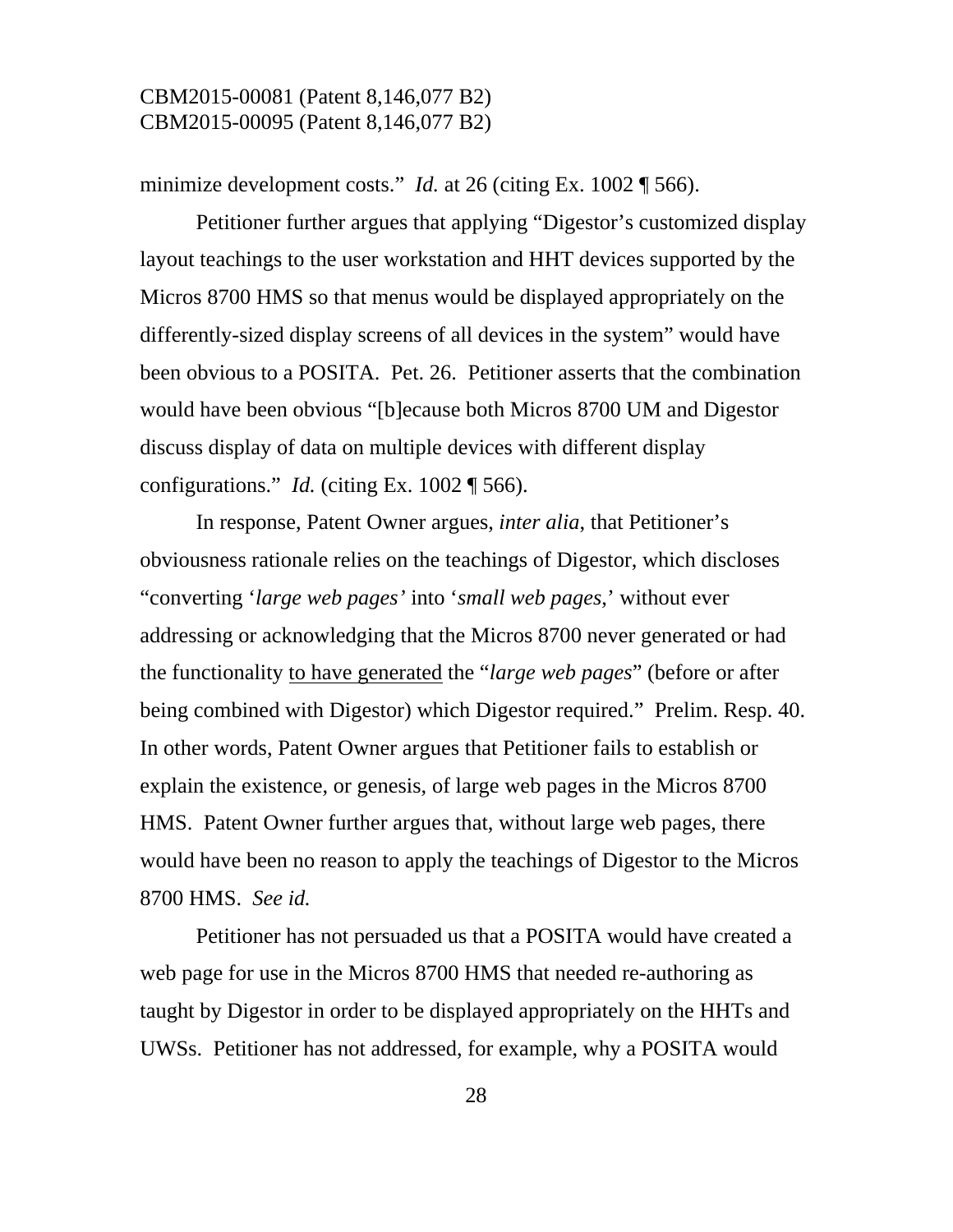have substituted re-authored web page menus for the existing touchscreen menus designed specifically for use on the HHTs and USWs. Nor has Petitioner persuaded us that any wireless handheld computing device, other than the HTT, could have been used in the proprietary Micros 8700 HMS. Accordingly, Petitioner has not provided adequate articulated reasoning with rational underpinning to support the legal conclusion of obviousness. *See In re Kahn*, 441 F.3d 977, 988 (Fed. Cir. 2006) ("[T]here must be some articulated reasoning with some rational underpinning to support the legal conclusion of obviousness.").

With respect to the limitation "wherein a cascaded set of linked graphical user interface screens for a wireless handheld computing device in the system includes *a different number of user interface screens* from at least one other wireless handheld computing device in the system" (emphasis added), recited in each of independent claims 1, 9, and 13, Petitioner argues that "Digestor discloses customizing the display of information for devices, including the number of user interface screens, based on the screen size of the device." Pet. 39 (citing Ex. 1022, 1075; Ex. 1002 ¶¶ 628–34). Petitioner further argues:

It would have been obvious to a POSITA to generate customized display layouts with different numbers of user interface screens for other types of handheld devices with different display sizes, as disclosed in Digestor, to enable the Micros 8700 HMS system to work with such other handheld devices.

29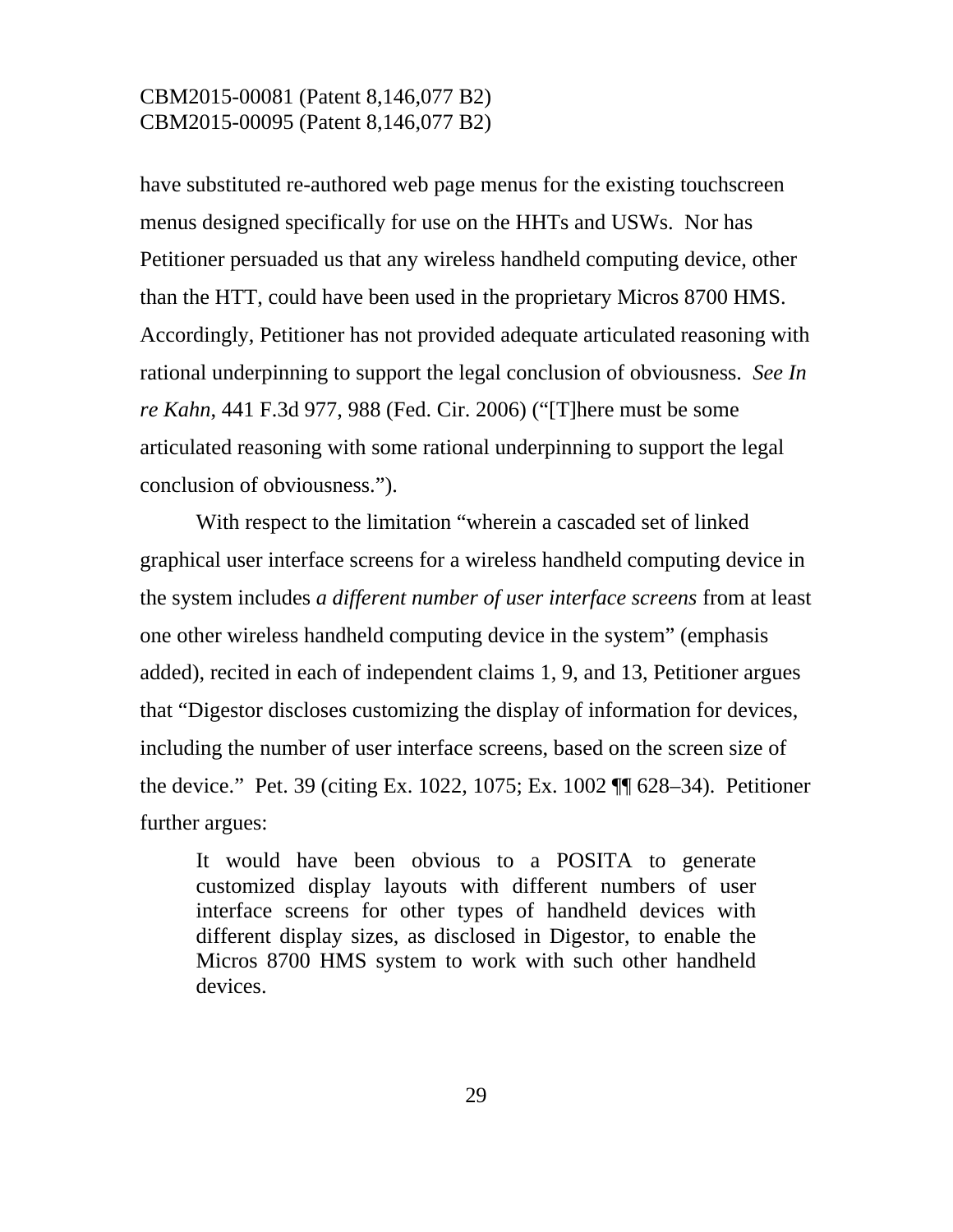Pet. 39 (citing Ex. 1022, 1075 (describing various personal digital assistants ("PDAs"), including the Sony MagicLink, Apple Newton, Nokia 9000 Communicator); Ex. 1002 ¶ 634).

We are not persuaded by Petitioner's arguments for several reasons. First, as asserted by Patent Owner, the Micros 8700 HMS has only a single type of wireless handheld computing device—the HHT. *See* Prelim. Resp. 52–53. Therefore, because Petitioner has not shown that any other wireless handheld computing device could have been used in the proprietary Micros 8700 HMS, Petitioner also has not shown that a different number of graphical user interface screens would have been used on any other wireless handheld computing device. Second, Petitioner has not explained why a POSITA would have selected, or designed, handheld devices having different display screen sizes for use in the Micros 8700 HMS. Third, even assuming that a wireless handheld computing device having a different display screen size from the HTT would have been used in the Micros 8700 HMS, Petitioner has not directed us to any teaching in Digestor that reauthoring a web page would have generated, necessarily, a number of graphical user interface screens for that handheld computing device different from the number for the HTT. For these reasons, we are not persuaded that the combination of the teachings of Micros 8700 OM and Digestor satisfies the limitation "wherein a cascaded set of linked graphical user interface screens for a wireless handheld computing device in the system includes a different number of user interface screens from at least one other wireless handheld computing device in the system," required by all the claims.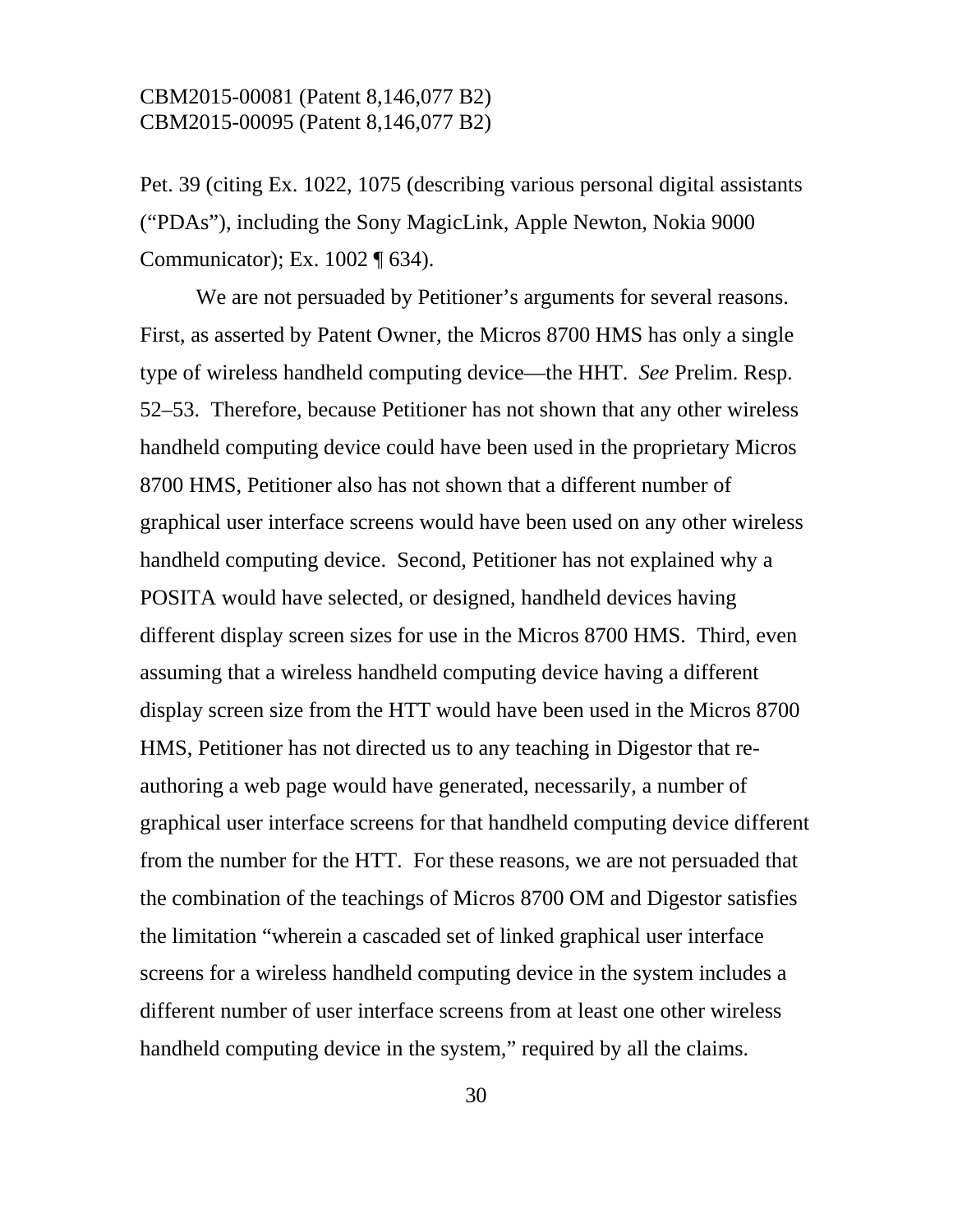For the reasons given, Petitioner has not shown that it is more likely than not that claims 1–18 of the '077 Patent are unpatentable as obvious over Micros 8700 OM and Digestor.

#### *2. Blinn and Digestor*

Petitioner asserts that claims 13–18 of the '077 Patent would have been obvious over the combination of the teachings of Blinn and Digestor. Pet. 57–80.

#### *a. Overview of Blinn*

Blinn discloses an electronic merchandising system. Ex. 1025, 7:53– 54, Fig. 1. Figure 1 of Blinn is reproduced below.



Figure 1 is a high level block diagram illustrating electronic merchandising system 100, which allows merchants to provide a virtual store that processes sales transactions. Ex. 1025, 4:21–22, 7:53–57. The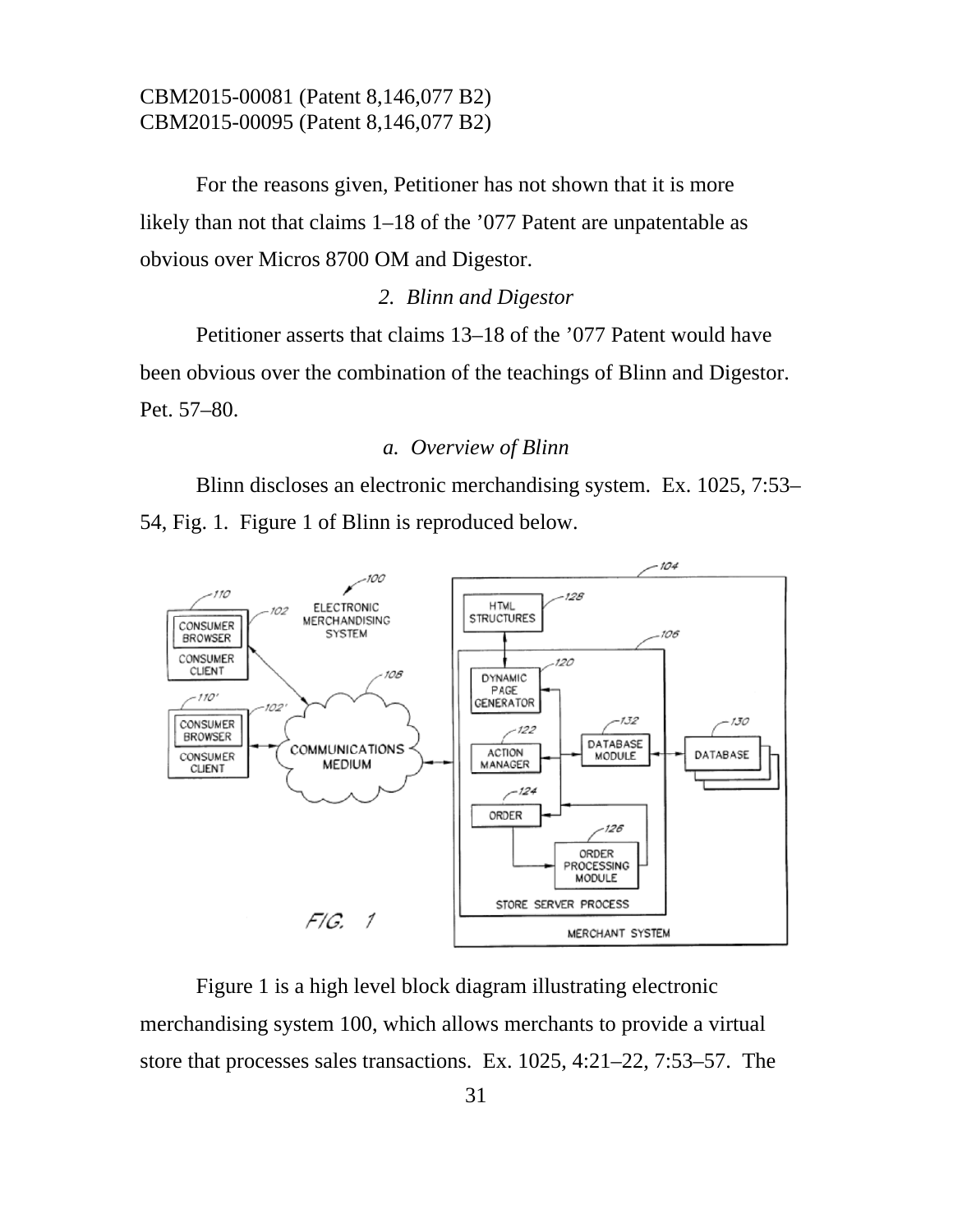system includes consumer browser 110, which communicates with store server 106 and displays web documents created by store server 106. *Id.* at 7:57–67. Consumer browser 110 may be contained in a PDA. *Id.* at 9:62– 64, 10:9–12.

#### *b. Analysis*

With respect to the limitation "wherein a cascaded set of linked graphical user interface screens for a wireless handheld computing device in the system includes a different number of user interface screens from at least one other wireless handheld computing device in the system," recited in claim 13, Petitioner argues that:

Digestor discloses the ability to re-author web documents based on the "the target display device, and re-author the document through a series of transformations so that it can be appropriately displayed on the device. This process can be performed either on the client, on the server, or on an intermediary HTTP proxy server . . . ."

Pet. 73–74 (quoting Ex. 1022, 1076; Ex. 1002 ¶¶ 806, 807). Petitioner also argues that "[a] POSITA would have found it obvious to combine the Digestor disclosure of re-authoring information for handheld devices with its disclosure of PDAs used in the Blinn system such that the web pages would be displayed appropriately [on] unique handheld devices." *Id.* at 74 (citing Ex. 1002 ¶ 807).

 We are not persuaded by Petitioner's arguments for a number of reasons. First, Petitioner has not shown that re-authoring any document disclosed in Blinn would have generated a cascaded set of linked graphical user interface screens, as required by the claims. Second, Petitioner assumes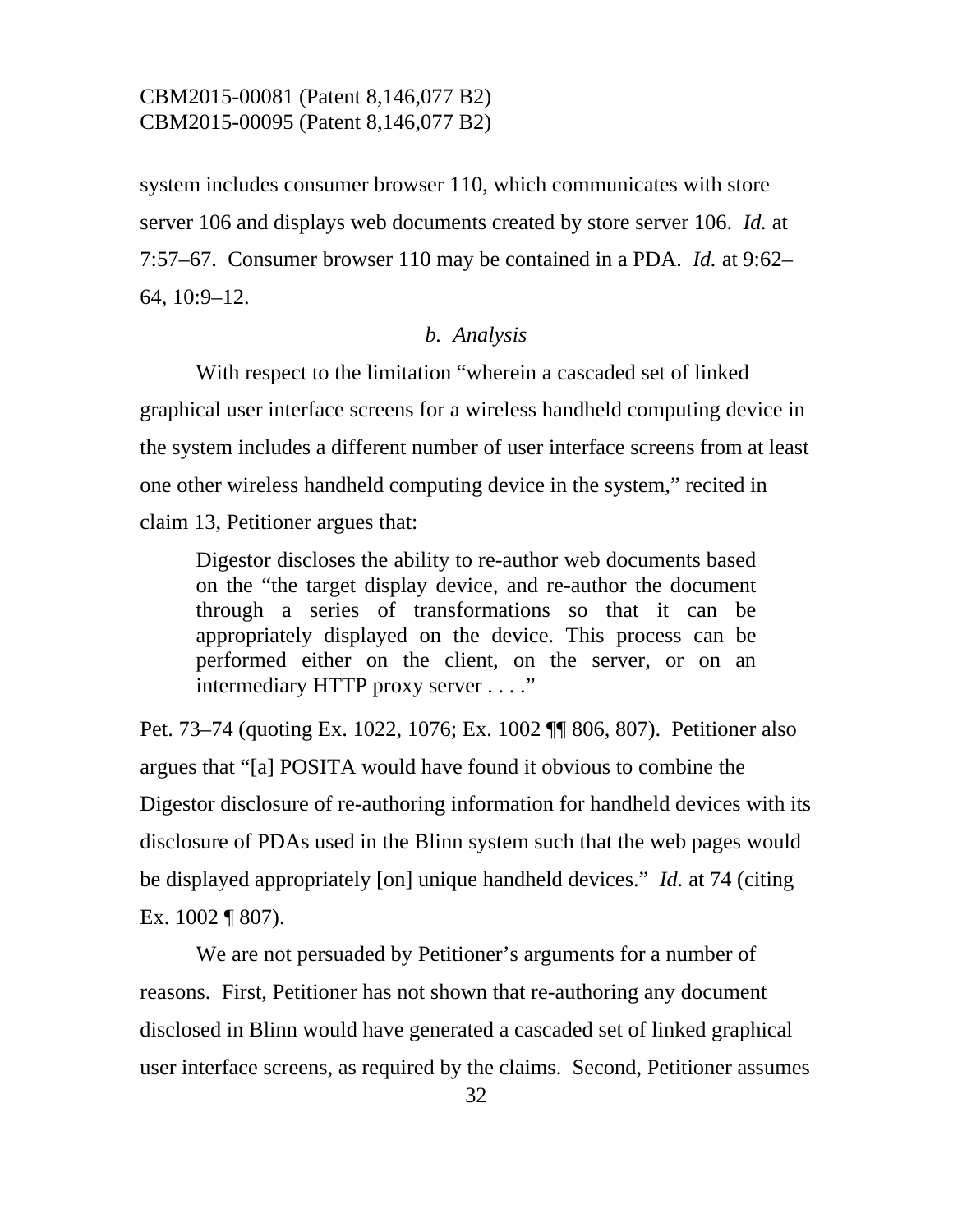that the display sizes of PDAs at the relevant time were significantly different in size, but has not adduced any evidence of that fact. Third, Petitioner has not directed us to any teaching in Digestor that re-authoring any document necessarily would have generated a different number of graphical user interface screens for one PDA than another PDA. For these reasons, we are not persuaded that the combination of the teachings of Blinn and Digestor satisfy the limitation "wherein a cascaded set of linked graphical user interface screens for a wireless handheld computing device in the system includes a different number of user interface screens from at least one other wireless handheld computing device in the system," required by claim 13 and its dependent claims.

 For the reasons given, Petitioner has not shown that it is more likely than not that claims 13–18 of the '077 Patent are unpatentable as obvious over Blinn and Digestor.

### III. CONCLUSION

For the forgoing reasons, we determine that the information presented in the Petition does not establish that any of claims 1–18 of the '077 Patent are more likely than not unpatentable.

#### **ORDER**

Accordingly, it is

ORDERED that Petitioner's Petition in CBM2015-00081 for covered business method review is *denied*, and no covered business method review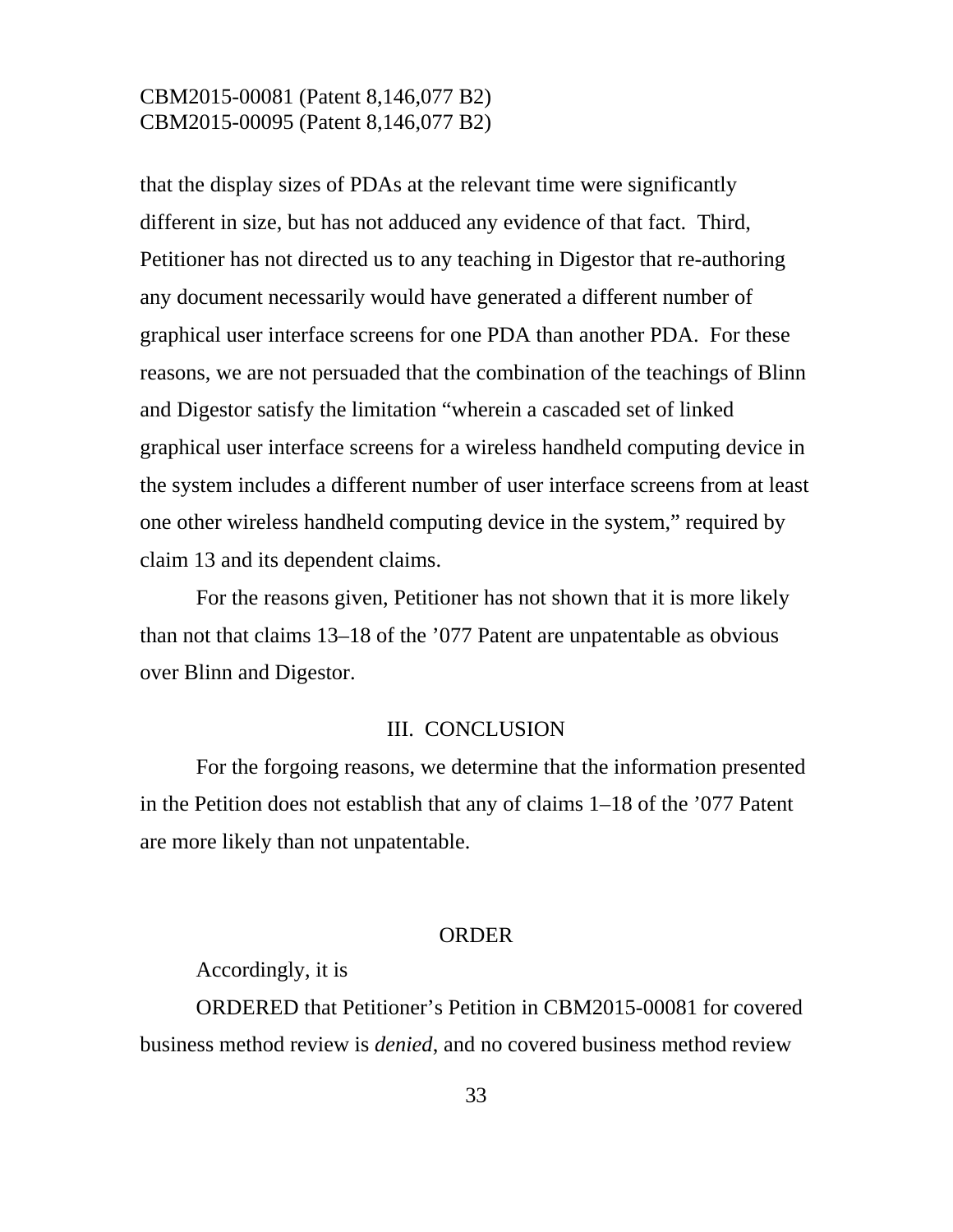will be instituted pursuant to 35 U.S.C. § 324 as to any claim of the '077 Patent on any of the grounds of unpatentability alleged by Petitioner in that Petition; and

FURTHER ORDERED that Petitioner's Petition in CBM2015-00095 for covered business method review is denied, and no covered business method review will be instituted pursuant to 35 U.S.C. § 324 as to any claim of the '077 Patent on any of the grounds of unpatentability alleged by Petitioner in that Petition.